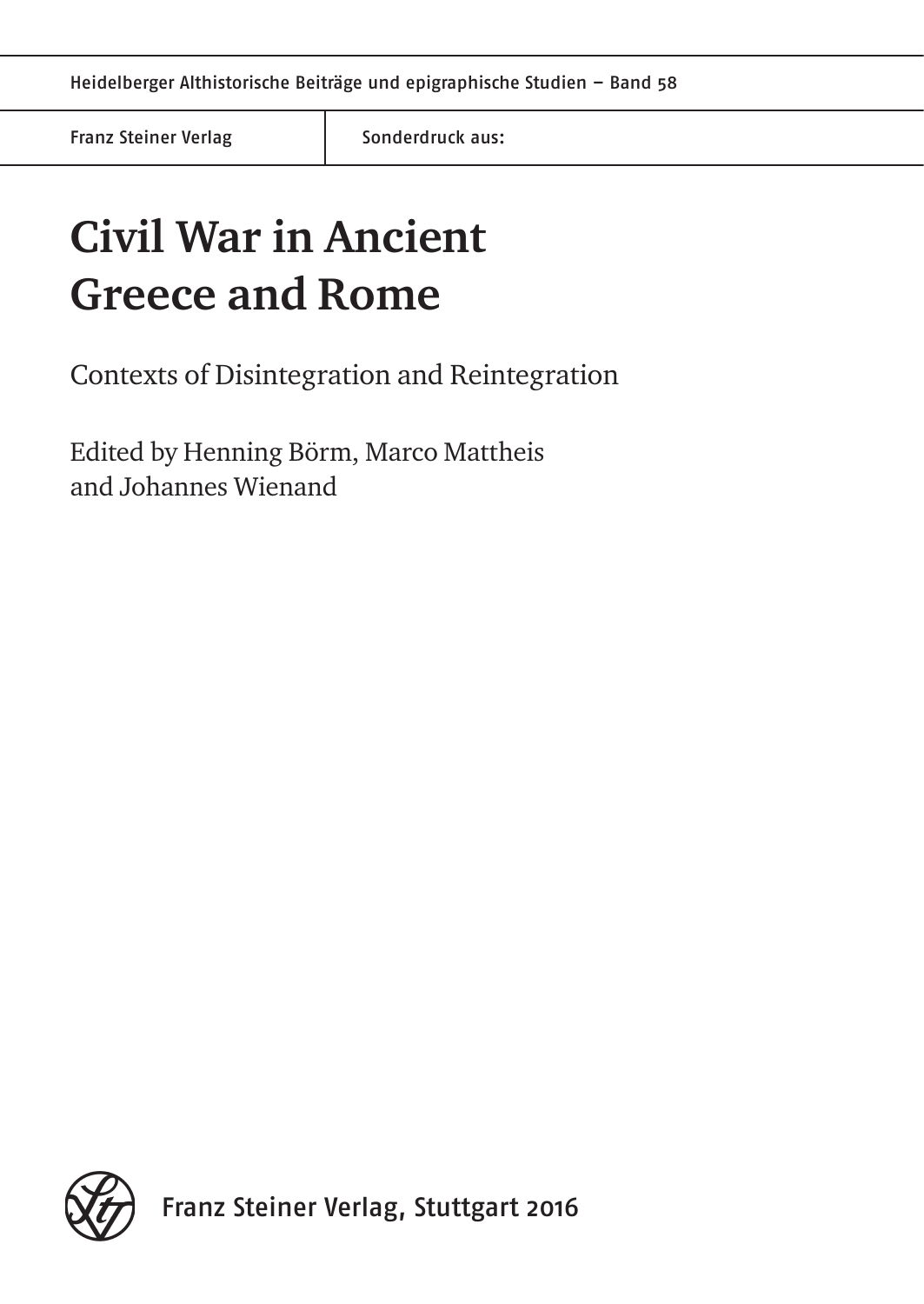# **CONTENTS**

## *Introduction*

| Henning Börm                                                            |
|-------------------------------------------------------------------------|
| Civil Wars in Greek and Roman Antiquity: Contextualising Disintegration |
|                                                                         |

## PART ONE

*From the Classical Age to the Early Principate* 

| Hans-Joachim Gehrke<br>Stasis und Sozialisation. Überlegungen zur Funktion des Gymnastischen |
|----------------------------------------------------------------------------------------------|
| Benjamin Gray<br>Civil War and Civic Reconciliation in a Small Greek Polis: Two Acts of      |
| <b>Boris</b> Dreyer                                                                          |
| Henning Börm<br>Hellenistische Poleis und römischer Bürgerkrieg. Stasis im griechischen      |
| Federico Santangelo<br>Performing Passions, Negotiating Survival: Italian Cities in the Late |
| Wolfgang Havener<br>Triumphus ex bello civili? Die Präsentation des Bürgerkriegssieges       |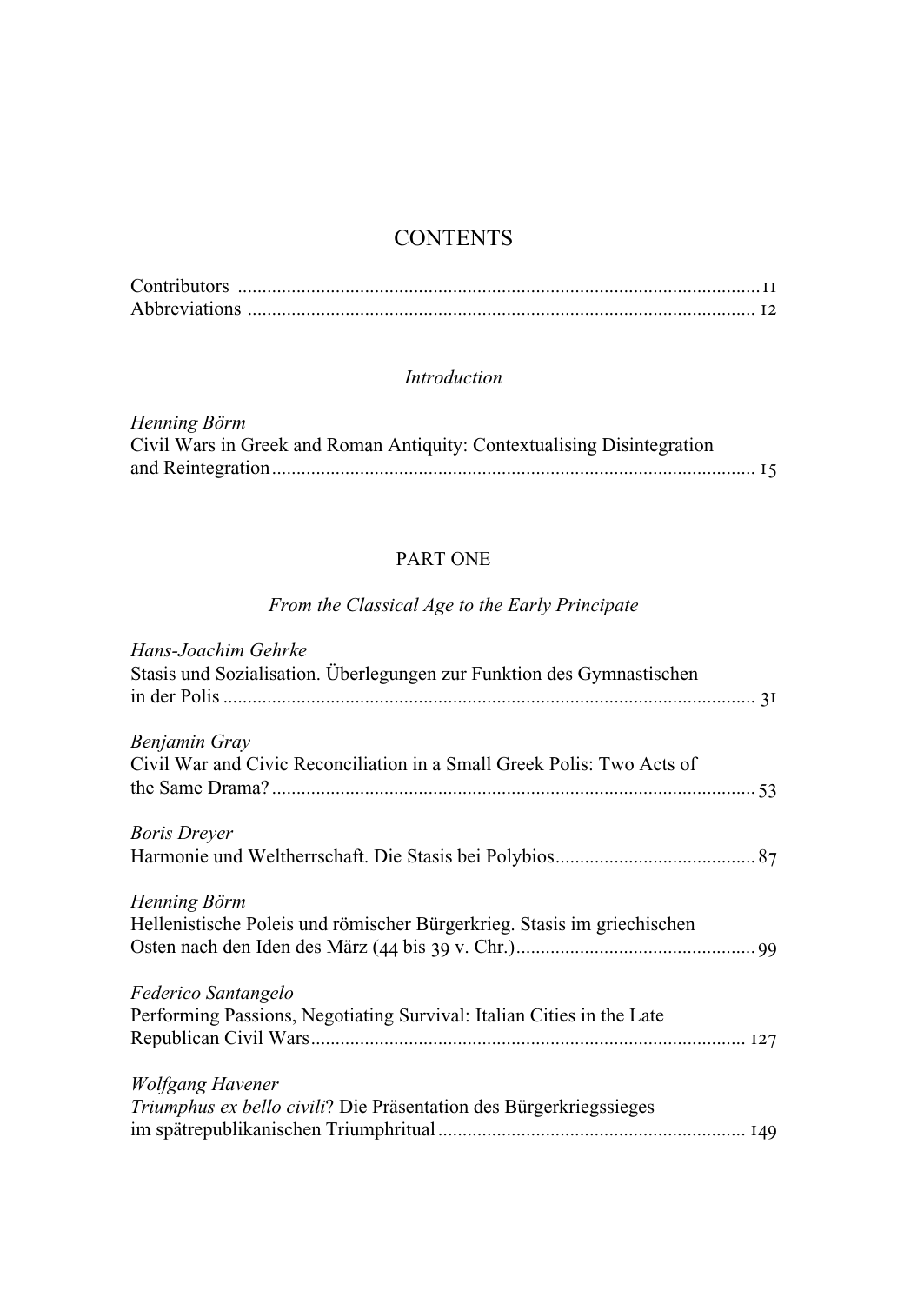## PART TWO

## *From the High Empire to Late Antiquity*

| Alexander Heinemann<br>Jupiter, die Flavier und das Kapitol                                                                                                                                                                               |
|-------------------------------------------------------------------------------------------------------------------------------------------------------------------------------------------------------------------------------------------|
| Matthias Haake<br>"Trophäen, die nicht vom äußeren Feinde gewonnen wurden, Triumphe,<br>die der Ruhm mit Blut befleckt davon trug ". Der Sieg im imperialen<br>Bürgerkrieg im , langen dritten Jahrhundert als ambivalentes Ereignis  237 |
| Martijn Icks<br>Great Pretenders: Elevations of 'Good' Usurpers in Roman Historiography  303                                                                                                                                              |
| Troels Myrup Kristensen                                                                                                                                                                                                                   |
| Johannes Wienand                                                                                                                                                                                                                          |
| Marco Mattheis<br>Rituale als Medien politischer Aushandlungen in den Bürgerkriegen                                                                                                                                                       |
| Peter Bell<br>How the Circus and Theatre Factions Could Help Prevent Civil War  389                                                                                                                                                       |

## *Epilogue*

| Johannes Wienand |
|------------------|
|                  |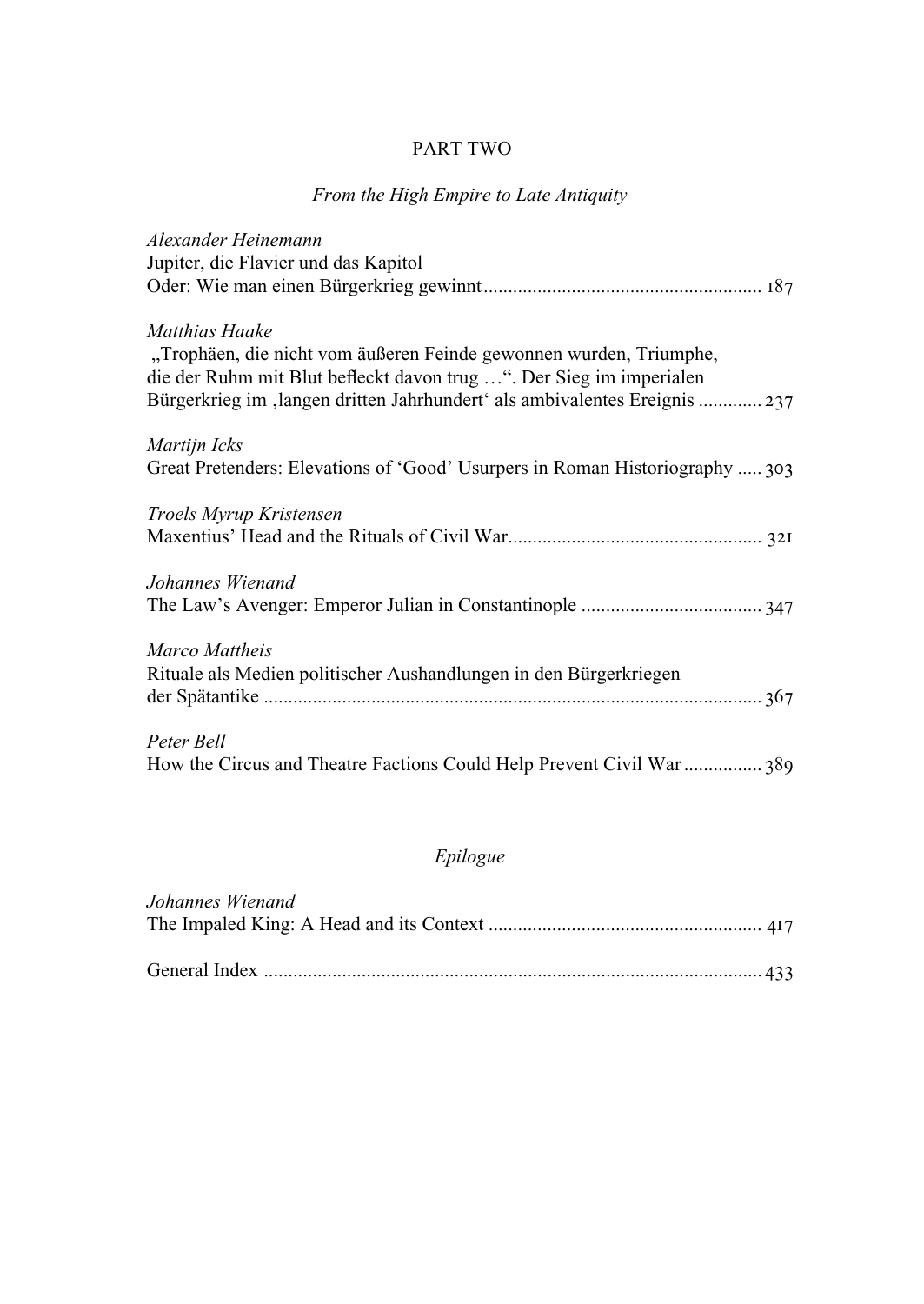## GREAT PRETENDERS: ELEVATIONS OF 'GOOD' USURPERS IN ROMAN HISTORIOGRAPHY

#### *Martijn Icks*

ABSTRACT: In the works of Greco-Roman historians and biographers, descriptions of imperial investiture rituals often served to express a verdict on the candidate in question, signalling his virtues and/or vices to the reader. Those who attempted to usurp the throne were usually cast in a negative light as power-hungry villains who betrayed the legitimate ruler, disturbed the peace and shed blood to attain their selfish goals. As a result the descriptions of their investitures typically included allegations of violence, intimidation, bribery and/or deceit. However, Roman historiography provides several records of 'good' pretenders who supposedly had noble motives for claiming the throne. This article examines the literary representation of the elevations of three such men, namely Vespasian (AD 69), Pescennius Niger (AD 193), and Julian (AD 360, to the rank of *Augustus*). In all three cases, sympathetic authors alleged that these candidates were willingly acclaimed by the people and/or the soldiers, without having to resort to bribes or threats, unlike their less benign counterparts. Although not all of them were alleged to have uttered the *recusatio imperii* that characterised the worthy ruler, it is clear that they only refrained from doing so out of a desire to save the commonwealth from the clutches of tyrants. Through their descriptions of the investiture ritual, sympathetic authors thus managed to dissolve the tension between the pretenders' use of violence to seize power on the one hand and the ideal of the emperor as the reluctant servant of the state on the other.

When Tiberius succeeded Augustus in AD 14, his rule was not universally accepted. The Germanic and Illyrian legions rose in revolt, demanding higher salaries and a discharge for veterans. Germanicus hastened to the Rhine legions to prevent the outbreak of civil war, but his appeals to discipline and obedience fell on deaf ears. The men cried out that he should grant their wishes and even offered to make him emperor. This was too much for the young commander, who reacted with great indignation:

On this he leapt straight from the platform as if he was being infected with their guilt [*quasi scelere contaminaretur*]. They barred his way with their weapons, threatening to use them unless he returned: but he, exclaiming that he would sooner die than turn traitor [*fidem exueret*], snatched the sword from his side, raised it, and would have buried it in his breast, if the bystanders had not caught his arm and held it by force.<sup>1</sup>

Germanicus's loyalty to the emperor earned him the admiration of Tacitus, who noted that the nearer the young man stood to the supreme power, the more energy he devoted to the cause of Tiberius. He thus embodied the ideal of the Roman

<sup>1</sup> Tac. *ann.* 1.35. Unless specified otherwise, all quoted translations are from Loeb editions.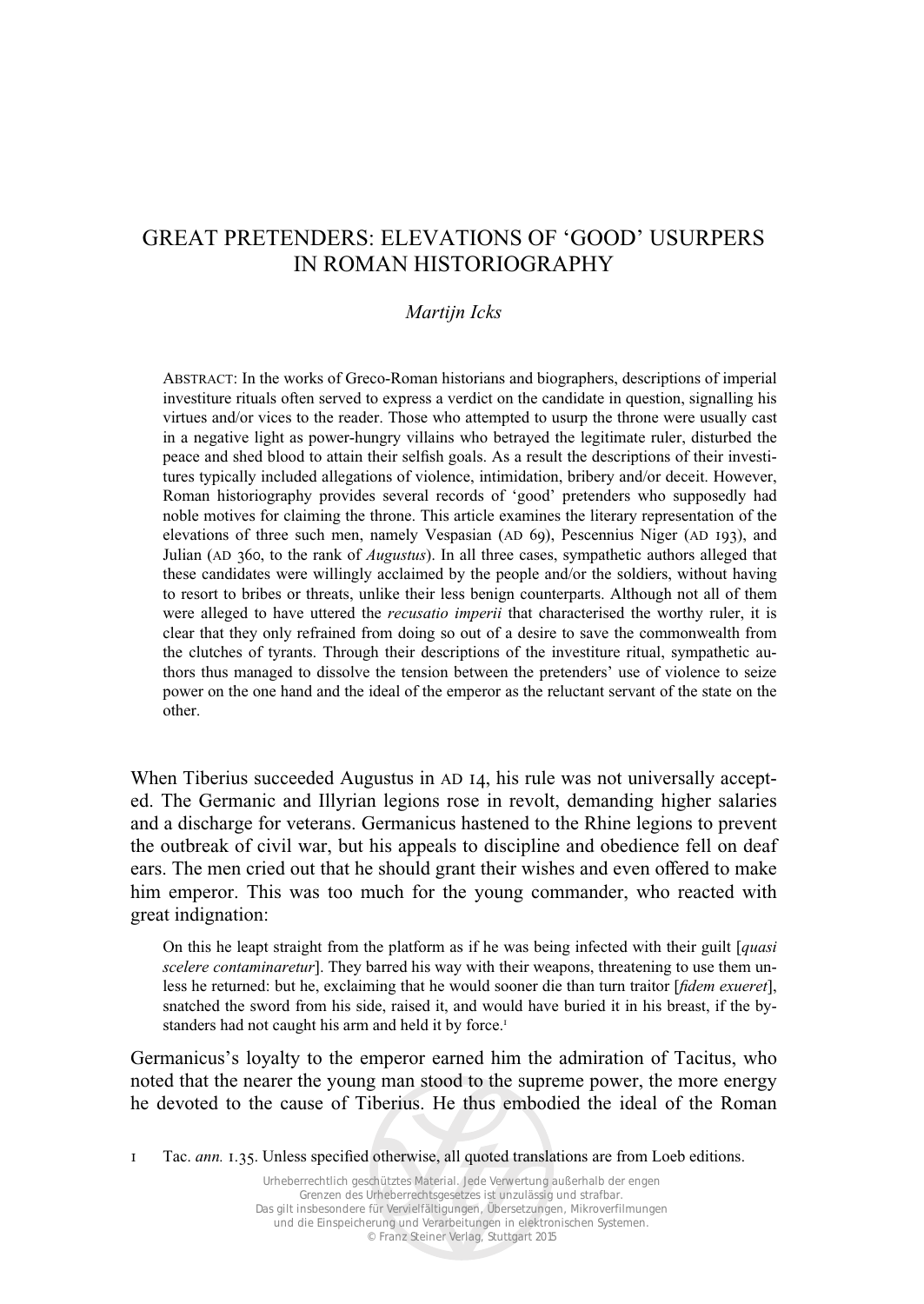citizen who is devoted to the service of the state but, like Cincinnatus, has no interest in controlling it.<sup>2</sup> Paradoxically, even emperors were held to this standard. In his *Res gestae*, Augustus carefully stressed that he had spared no effort to save the Roman people from tyranny, famine and other calamities, yet "refused to accept any power offered me which was contrary to the traditions of our ancestors". Velleius Paterculus attributed the same reluctance to his hero Tiberius, describing how the senate and the people of Rome had to "wrestle" with the future emperor before he was willing to accept power. In the end, Tiberius only gave in because he realised "that whatever he did not undertake to protect was likely to perish".3

As the literary sources attest, the Roman elite conceived of the principate as the highest honour that could be bestowed on a man – but also as a heavy burden that entailed great responsibilities. This notion persisted in Late Antiquity. In the *Historia Augusta*'s highly fictional account of the accession of the emperor Tacitus in AD 275, the aged senator was offered the purple by his peers, "for by reason of your rank, your life and your mind you deserve it". Surprised by this unsought honour, Tacitus sputtered that he was too old to be emperor: "Scarce can I fulfill the duties of a senator, scarce can I speak the opinions to which my position constrains me". Yet it made no difference: the interests of the *res publica* outweighed any personal objections, and the old man had to accept.4

In the eyes of the senate, the purple was ideally granted to the candidate who was deemed most suited to rule because of his noble lineage, moral excellence and leadership qualities. Unfortunately, many unworthy men were all too eager to rule. Roman historiography provides countless examples of pretenders who tried to wrestle power from the reigning emperor. Hostile authors often portray these men as arrogant, bloodthirsty, power-hungry and craving a life of luxury and leisure.5 Even for such villains, however, it was not enough to simply butcher or scheme their way to the top: if they wanted to rule, they had to be formally invested with imperial power by the army, the senate and the people of Rome. Since these acts were of great significance for an emperor's legitimacy, Greco-Roman historians and biographers often give detailed descriptions of such investitures. Rather than approaching these descriptions as more or less accurate factual reports, we should read them as highly coloured representations that use the investiture ritual to express a verdict on the man who assumes the purple. Commenting on the works of Tacitus, Egon Flaig distinguished two discourses, a neutral one that chronicles events and a 'maximic' one that is guided by the author's bias as a senator. This second discourse interacts with the first, professing interpretations of

- 2 For the role of *exempla* in Roman culture, see ROLLER 2004.
- 3 *Res gest. div. Aug* 6; Vell. Pat. 2.124.2. Inevitably, the hostile Tacitus attributed Tiberius's reluctance to hypocrisy, remarking that the latter's plea to distribute the burden of rule between several men was "more dignified than convincing" (Tac. *ann.* 1.11).

5 A good example is Otho, whose slaves and freedmen "constantly held before his eager eyes Nero's luxurious court, his adulteries, his many marriages, and other royal vices, exhibiting them as his own if he only dared to take them, but taunting him with them as the privilege of others if he did not act" (Tac. *hist.* 1.22).

<sup>4</sup> *HA Tacit.* 3.1–7.1.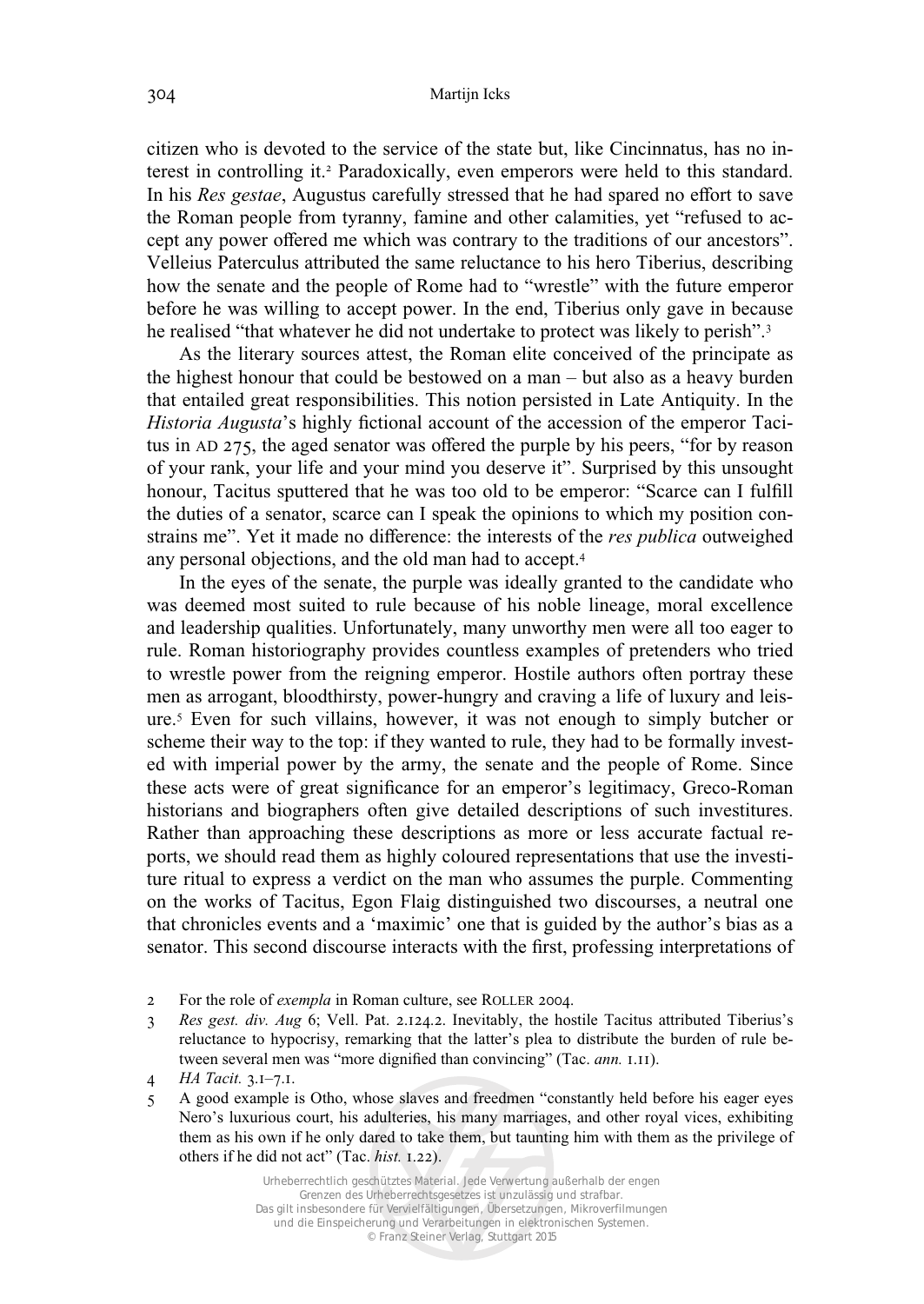events that are often demonstrably false, or at least distorted.<sup>6</sup> The same holds true for other authors. In their hostile accounts of events, power-hungry pretenders like Otho and Didius Julianus did not manage to gain the heartfelt consent of the soldiers, the senators and the people, but resorted to violence, intimidation, bribery and deceit to win the throne. Hence they forced themselves upon their unwilling subjects.7

However, not every man who seized power by force was necessarily evil. Roman historiography also provides several records of 'good' pretenders who had noble motives for claiming the throne. Usually these were men who rose against 'bad' emperors and (in some cases) managed to found new dynasties, such as Vespasian and Constantine. Authors who portrayed such men favourably had to dissolve the tension between the pretenders' use of violence to seize power on the one hand and the ideal of the emperor as the reluctant servant of the state on the other. How did they manage this? Or, to formulate it differently: how could descriptions of investiture rituals be used to construct images of 'good' pretenders? In order to answer this question, I will examine three cases: the elevation of Vespasian in AD 69, the elevations of the rivals Septimius Severus and Pescennius Niger in AD 193, and the elevation of Julian (to the rank of *Augustus*) in AD 360. First, however, I need to make some brief remarks on the investiture of a Roman emperor and the way it tied in to his legitimacy.

#### IMPERIAL INVESTITURE AND LEGITIMACY

During the principate, there was no single ritual which could turn a private individual into an emperor.<sup>8</sup> Rather, the man who claimed the throne had to interact with different groups at different places. These interactions could all take place on the same day, but they could also be spread over a longer period – even months, if the initial rise to power did not take place at Rome. First, a candidate presented himself to the soldiers, who acclaimed him as emperor and swore an oath of loyalty to him. If the investiture took place at Rome, the army was usually represented by the Praetorian Guard; outside the capital, any legion could do the honours. In response, the candidate gave a speech (*adlocutio*) and promised the men a donative. Next, he presented himself to the senate and made another speech. This was followed by a vote by the senators (later replaced by acclamations) and, ultimately, by the people's assembly. From these two bodies, he received the offices and mandates that formed the legal foundation for his authority – most importantly a proconsular *imperium* and the *tribuniciae potestas*. 9 However, as Flaig has right-

- 8 Parts of the contents of this paragraph on imperial investiture and legitimacy have been drawn from Icks 2011, Icks 2012 and Icks 2014.
- 9 For a detailed analysis of the roles of the army, the senate and the *comitia* in the investiture of an emperor during the first two centuries of the principate, see PARSI 1963.

<sup>6</sup> FLAIG 1992: 23–32.

For more on this, see ICKS 2011, ICKS 2014 and (for late antiquity) ICKS 2012.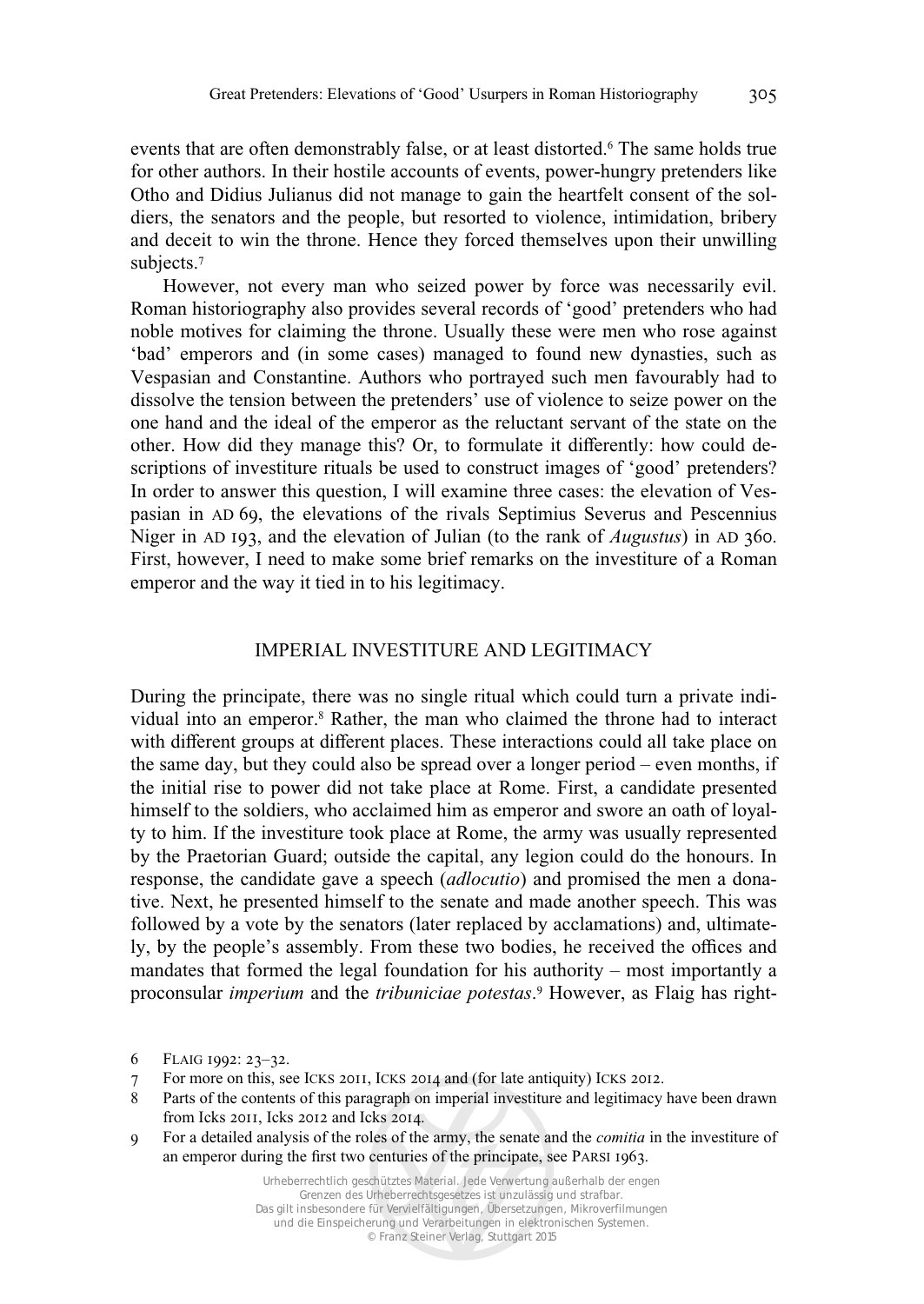fully pointed out, the crucial aspect of an imperial investiture was not so much the bestowal of titles and offices, but rather the fact that the army, the senate and the people's assembly expressed their consent to the accession of the new emperor. If the man on the throne did not live up to their expectations – for instance, if he turned into a tyrant – they could withdraw their support. Therefore, an emperor was only legitimate as long as he enjoyed the *consensus universorum*. 10

Under Diocletian, a more elaborate investiture ritual was introduced. Since the turmoil of the third century had rendered the senate and the people of Rome largely irrelevant, they no longer played a role in the accession of a new emperor. Only the military aspect mattered. Troops from different legions, representing the army as a whole, were gathered on an open field outside the city, a Campus Martius. There, the reigning emperor – or high military and civic officials, if no emperor was available – mounted a tribunal with the imperial candidate and introduced him to the soldiers. After the men had signalled their approval through acclamations, the candidate was invested with a purple mantle and hailed as emperor. He subsequently addressed the troops and promised them a donative. Finally, the troops swore an oath of loyalty to the new emperor.<sup>11</sup> By the time of Valentinian, three elements had been added to the investiture ceremony: the candidate was crowned with a diadem and a *torques* and raised on a shield by the soldiers.12

Angela Pabst has argued that the troops who acclaimed the emperor gained the legal status of a people's assembly in Late Antiquity, but this thesis has rightfully been rejected by other scholars.<sup>13</sup> The simple fact is that, by the end of the third century, imperial power no longer rested on a *lex* and a *senatus consultum*. The bestowal of authority was now affected solely by the acts and attributes of the ritual itself, especially the investiture with the purple mantle and the coronation with the diadem.14 However, access to this ritual was not limited to 'proper' rulers and their intended heirs: it could be performed by any rebellious commander and his troops to claim the throne – as it very regularly was. Even the approval of the reigning emperor did not constitute a definite criterion to distinguish legitimate from illegitimate rulers, since *his* authority could be contested as well. In the end, all hinged on military consent, and since the granting or denial of this consent by the soldiers was in practice not governed by any strict rules, Flaig has argued that the concept of legitimacy as an analytical tool is useless for Late Antiquity: "Wenn wichtige Gruppen eine vom Historiker postulierte Legitimität nicht respektieren, dann wirkt sie nicht. Wenn sie nicht wirkt, existiert sie nur als Postulat – entweder definitionsmächtiger aber politisch schwach gestellter Gruppen oder gar nur im Kopf des Historikers."15 This last remark, however, is going too far. As arbitrary as the concept of imperial legitimacy may have been in Late Antiquity,

15 FLAIG 1997: 30.

<sup>10</sup> FLAIG 1992: 174–207.

<sup>11</sup> KOLB 2001: 25–27, 98f.; SZIDAT 2010: 71–75.

<sup>12</sup> TEITLER 2002; SZIDAT 2010: 71–75.

<sup>13</sup> PABSt 1997; refuted by KOLB 2001: 214–218 and SZIDAT 2010: 77 n. 252.

<sup>14</sup> AVERY 1940: 78; SZIDAT 2010: 74.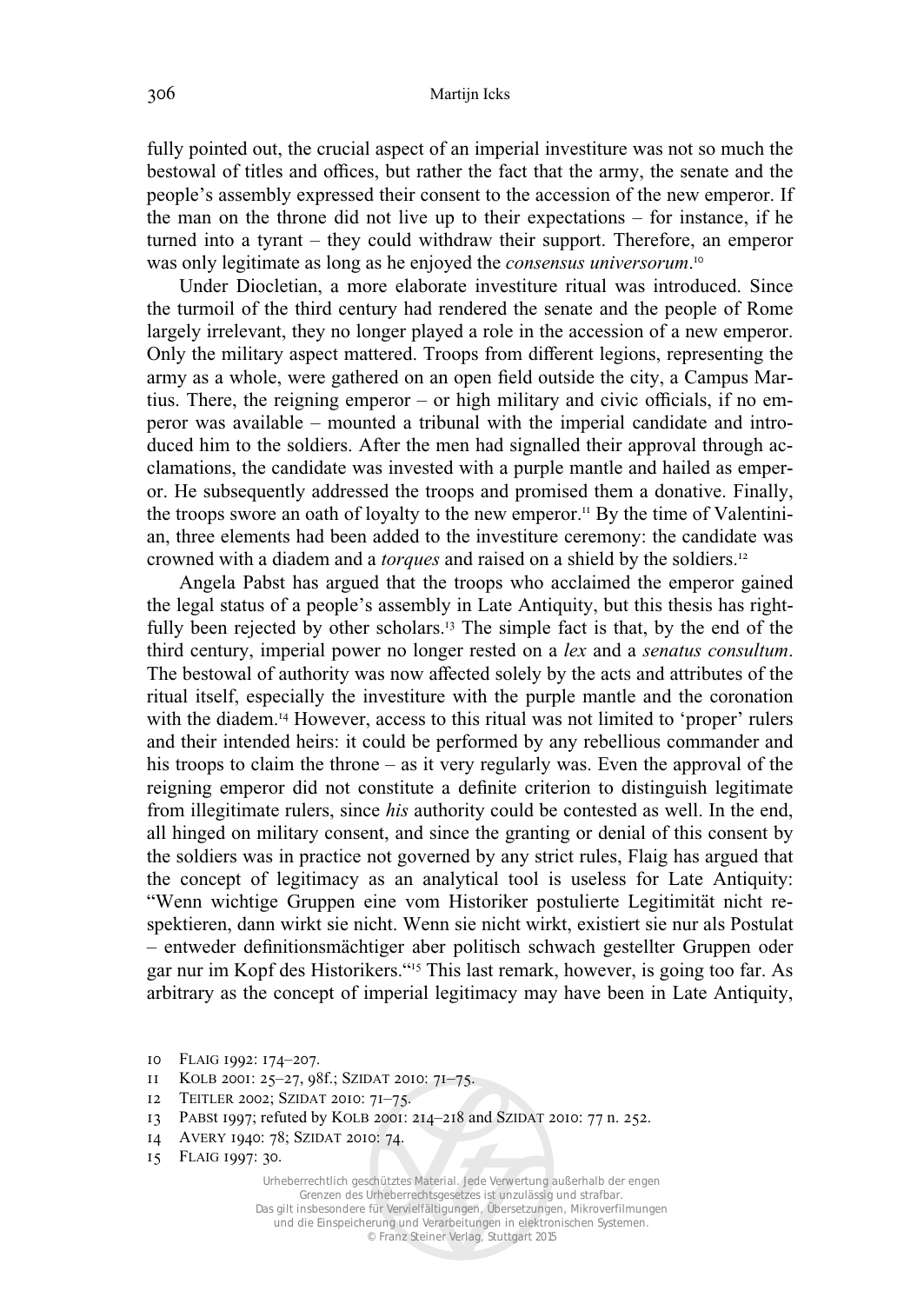Roman authors and orators were still concerned with the question whether or not an emperor should be considered *legitimus* and judged him accordingly.16

Both during the principate and Late Antiquity, many descriptions of imperial investitures include a *recusatio imperii* – a formal refusal of imperial power by the chosen candidate. We can assume that this was not just a literary *topos*, but part of the ritual actions one had to perform to be recognised as emperor.<sup>17</sup> It usually took place before the troops. Obviously, most candidates who uttered a *recusatio* did not decline the throne in earnest, as Germanicus had done when he faced the rebelling Rhine legions, but merely wanted to demonstrate that they were modest and did not crave power. They hoped and expected that their *recusatio* would lead to an 'explosion of loyalty' from the side of their audience, who would insist that they had to accept the purple. Once it was established that this was the wish of all those present, a man could give in without running the risk of being labelled a tyrant. Moreover, his initial refusal allowed the gods the opportunity to interfere. If the heavenly powers wanted him to become emperor, they would make sure that it happened despite his resistance. Protests against a candidate's *recusatio* could, therefore, not only be interpreted as an expression of popular support, but also of divine blessing. $18$ 

#### VESPASIAN (AD 69)

When Nero committed suicide and plunged the Roman Empire into civil war, Vespasian was in Judaea with a special command to quell the Jewish revolt. The general did not immediately make a bid for power, but swore allegiance to the succession of short-lived emperors who seized but failed to keep the throne in this tumultuous period. Only in the summer of AD 69 did he revolt against Vitellius and, with the aid of his fellow-conspirator Mucianus, governor of Syria, managed to seize the purple for himself.19 Four ancient authors give a detailed account of Vespasian's rise to power: Flavius Josephus, Tacitus, Suetonius and Cassius Dio. All of them cast the emperor in a positive light – especially Josephus, who, as the only contemporary among the four, had been captured by Vespasian for his part in the Jewish revolt and had turned over to the Roman side. He was awarded with

- 16 In late antiquity, the word *tyrannus* no longer indicated a bad ruler, but one who had lost or lacked imperial authority, or – from about  $AD$  400 – a usurper who had risen against the reigning emperor(s); see GRÜNEWALD 1990: 64–71. For negative descriptions of the investitures of usurpers in late antiquity, see ICKS 2012.
- 17 SZIDAT 2010: 75f. The *recusatio imperii* is usually considered as one of the standard elements of an imperial investiture, although Frank Kolb claims that it only occurred occasionally (KOLB 2001: 99). It certainly became a much-used tool to indicate the modesty or hypocrisy of imperial candidates in literary accounts of investitures; see HUTTNER 2004.
- 18 BÉRANGER 1953: 137–169. See also WALLACE-HADRill 1982: 36–38 and HUTTNER 2004.
- 19 Detailed factual accounts of Vespasian's usurpation are provided by FLAIG 1992: 356–416, LEVICK 1999: 43–64 and MORGAN 2006: 170–255.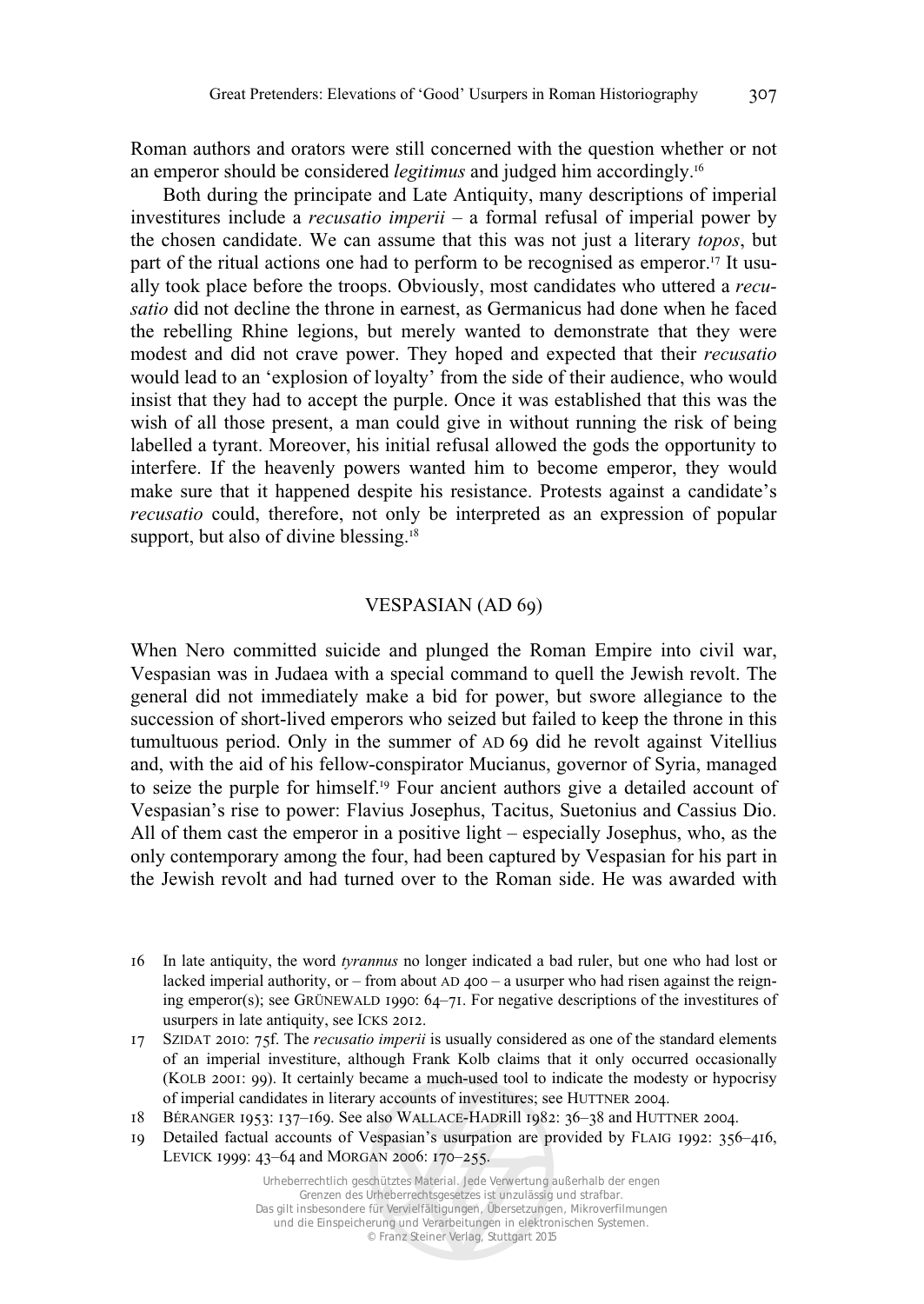Roman citizenship and henceforth enjoyed the favour of the Flavians.<sup>20</sup> To what extent these authors were interdependent is, as usual, impossible to say with certainty. Suetonius may or may not have made use of Tacitus's *Historiae*, while Cassius Dio may have used the works of Josephus and Suetonius, but certainly made little to no use of Tacitus. In addition, all three based their accounts on lost contemporary sources, such as the historical work of Pliny the Elder.<sup>21</sup> Undoubtedly, these sources had a pro-Flavian bias.<sup>22</sup>

In his *Jewish Wars*, Josephus records that Vespasian was appalled when he heard that Vitellius had seized the throne and was laying waste to the Empire, feeling a passionate desire to "avenge his country". Only the long distance and the fact that it was still winter season prevented him from taking action at once.<sup>23</sup> As Flaig has pointed out, all other authors claim that Vespasian already contemplated rebellion when he heard of Otho's usurpation, but this tale is conspicuously absent from Josephus's account.24 After all, it might make the future emperor seem like a man who was just awaiting his opportunity to seize the throne. Since Vespasian eventually moved against Vitellius, not against Otho, Vitellius had to be painted as the villain whose reign was intolerable.<sup>25</sup> According to Josephus, this man had acted "madly", since "he seized upon the government as if it were absolutely destitute of a governor" – a comment that could just as well have been made about Otho, or, for that matter, about Vespasian himself.<sup>26</sup> It was the latter that the Jewish historian definitely wanted to avoid, so he had to make it clear to his readers that the revolt of his beloved general and patron was in no way comparable to Vitellius's contemptible grab for power.

Significantly, Josephus explicitly states that Vespasian did not intend to rule himself.<sup>27</sup> That notion is first conceived by his soldiers, who deliberate among themselves, comparing Vespasian's many qualities to Vitellius's numerous vices, and considering that "neither will the Roman senate, nor people, bear such a lascivious emperor" when Vespasian provides such a superior alternative. The comment is important, since it indicates that what follows is not just another military coup, but a measure taken on behalf of all the significant groups that constitute the

- 20 RAJAK 1983: 185–222.
- 21 Tacitus's sources: SYME 1958: 176–190. Suetonius's sources: JONES/MILNS 2002: 4f. Dio's sources: MURISON 1999: 13–17. Another important Flavian historian was Cluvius Rufus, but his work appears to have ended with the death of Nero, or perhaps Otho.
- 22 Tacitus indicates as much in *hist.* 2.101.
- 23 Ios. *bell. Iud.* 4.10.2.
- 24 FLAIG 1992: 365 n. 34.
- 25 According to Suetonius, Vespasian's revolt against Vitellius was greatly aided by the circulation of a letter that had allegedly been written by the late Otho, begging Vespasian to avenge him (*Vesp.* 6.4). This may indicate that Vespasian staged himself as Otho's avenger during the early stages of his rebellion.
- 26 Ios. *bell. Iud.* 4.10.2. For the vilification of Vitellius in Flavian historiography, see RICHTER 1992: 243–256.
- 27 Ios. *bell. Iud.* 4.10.4.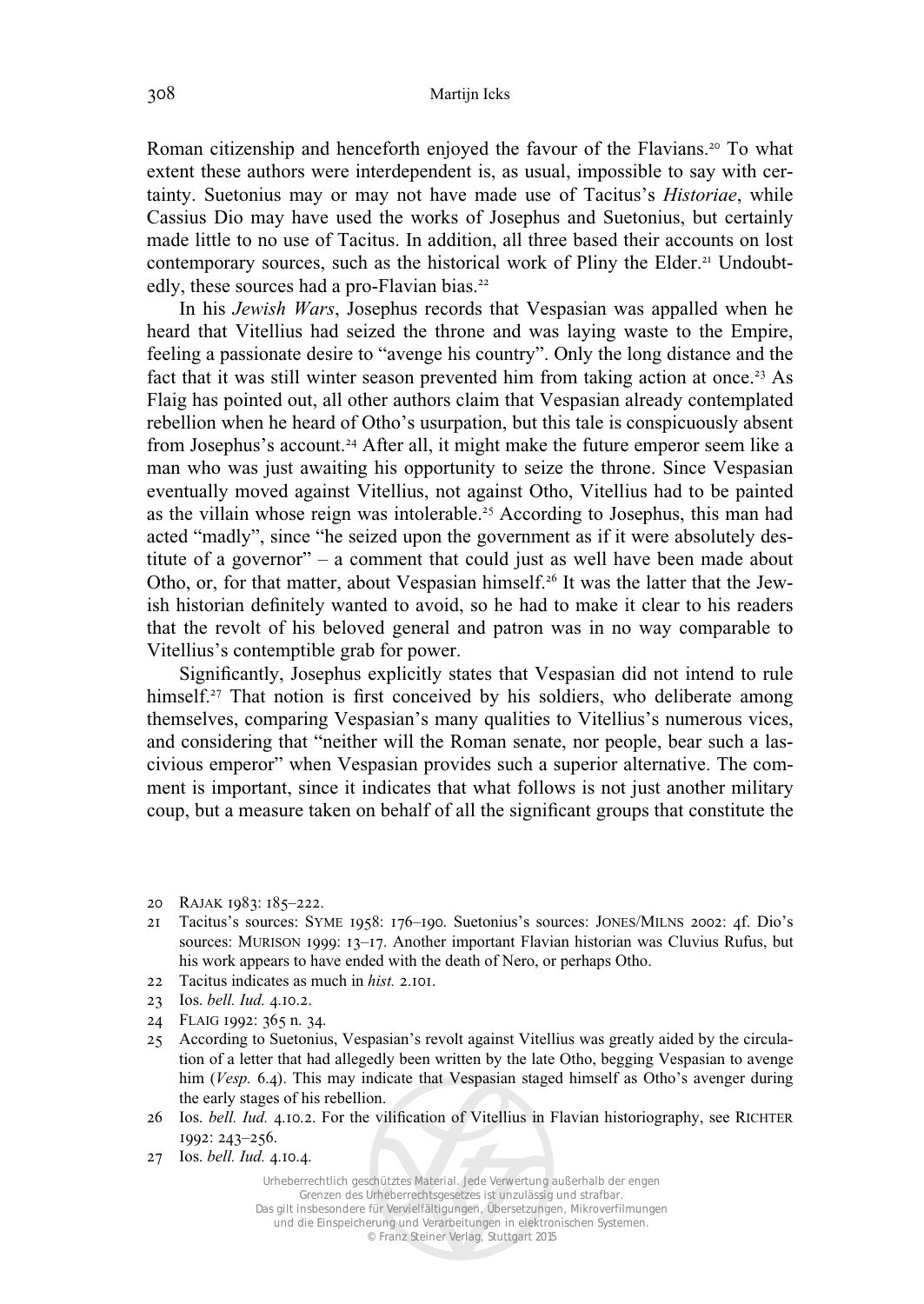*res publica*. 28 In the same vein, it is important that the soldiers argue that they are "more deserving" to acclaim an emperor than the troops who acclaimed Otho and Vitellius, since they had fought the hardest in wars.

Next, the acclamation is described. According to Josephus, the troops gathered in a great body and declared Vespasian emperor, urging him "to save the government, which was now in danger". When the general refused, "the commanders insisted the more earnestly upon his acceptance; and the soldiers came about him, with their drawn swords in their hands, and threatened to kill him, unless he would now live according to his dignity". This is highly reminiscent of the scene in which soldiers tried to force the throne on Germanicus, with one significant difference: Vespasian "at length, being not able to persuade them, yielded to their solicitations that would salute him emperor".29 Josephus thus interprets Vespasian's *recusatio imperii* as perfectly sincere, rather than as a calculated gesture to appear modest. This establishes the future emperor's reluctance to rule, absolving him from any allegations that he sought power for his own advantage. Seen in this light, the usurpation is no longer problematical – in fact, it becomes admirable. Whereas Germanicus had rightfully refused to rise against the appointed heir of Augustus, Vespasian saw himself confronted with a man who had seized the throne by force and was evidently unworthy to rule. His willingness to act against this usurper characterises him as a good Roman who is prepared to do his duty – even if that duty entails becoming emperor himself.

In the works of other authors, Vitellius also features as the villain. He is addicted to luxury and licentiousness, squanders money and sets a bad example to his soldiers. In the *Historiae*, Mucianus scourns his "sloth, ignorance and cruelty", urging Vespasian that it would be a disgrace "to leave the state to corruption and ruin".30 Like Josephus, later authors claim that the soldiers took the initiative for the acclamation. Tacitus records that the men who were drawn up to greet Vespasian when he stepped from his quarters saluted him as emperor, whereupon "the rest ran up and began to call him *Caesar* and *Augustus*; they heaped on him all the titles of an emperor". Dio has a similar tale, relating that the soldiers surrounded Vespasian's tent and hailed him as emperor. Suetonius claims that Vespasian was prompted to action because the three legions from Moesia had unanimously declared for him on their own initiative, while he was not even present among them.31 Unlike Josephus, however, these authors do not portray Vespasian as a man who had no interest in ruling. For one thing, they completely fail to mention the *recusatio imperii* that featured so prominently in Josephus's account. Moreover, Suetonius and Dio allege that Vespasian was already considering to seize the purple before he was acclaimed – Suetonius even refers to a "hope … long

28 Ios. *bell. Iud.* 4.10.3. However, we should note that, in the same chapter, the soldiers decide to act quickly because "the senate may choose an emperor, whom the soldiers, who are the saviours of the empire, will have in contempt." Evidently, they felt that those who did the fighting should also have the greatest say in appointing a new leader.

31 Tac. *hist.* 2.80; Cass. Dio 64.8.4; Suet. *Vesp.* 6.1–3.

<sup>29</sup> Ios. *bell. Iud.* 4.10.4.

<sup>30</sup> Cass. Dio 64.2.1–2, 4.4; Tac. *hist.* 2.76–77. See also RICHTER 1992: 243–256.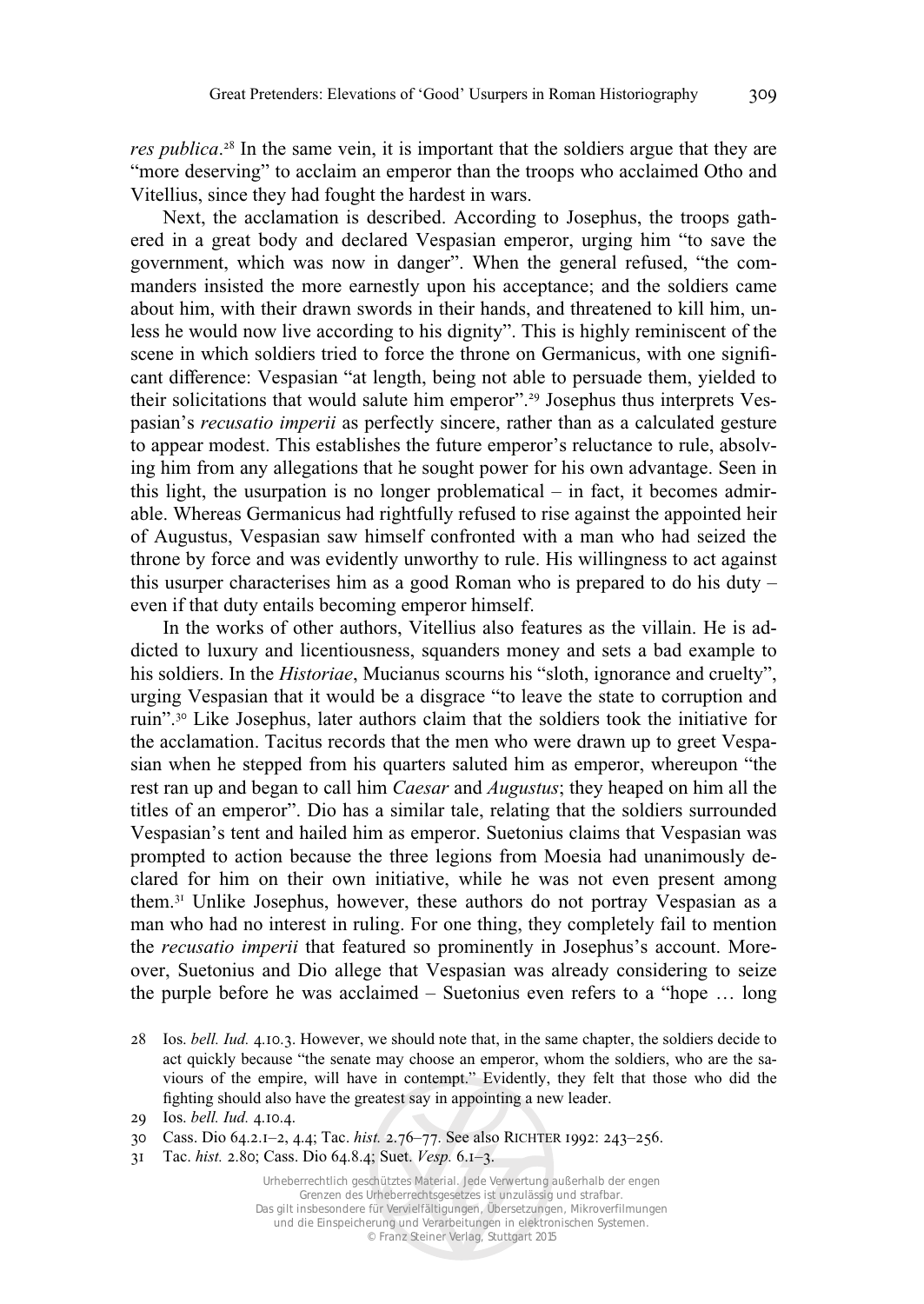since conceived" – while Tacitus claims that he had already made up his mind and was in the process of organizing his rebellion with the help of Mucianus. "The time is already past and gone when you could seem to have no desires for supreme power," the latter had remarked; "your only refuge is the throne".<sup>32</sup>

In the narratives of these authors, then, the spontaneous acclamation by the troops does not serve to exonerate Vespasian from the 'accusation' that he wanted to seize power by force. Rather, it emphasises that this desire did not run contrary to the wishes of his men. According to Cassius Dio, the popular feeling was "strong in his favour" because of his personal qualities and achievements.33 Unlike 'bad' pretenders like Otho and (to a lesser extent) Vitellius, Vespasian did not need to persuade the soldiers to follow him by stooping to bribes, promises of favours and exaggerated gestures of affection.34 In fact, Tacitus and Dio do not even bother to mention the customary promise of a donative on this occasion – a ritual action often used in literary sources to suggest that an unworthy pretender had bought the loyalty of his troops.<sup>35</sup> Admittedly, Dio does mention the granting of a donative at a later instance, but that was enacted by Mucianus and Domitian, the latter of whom addressed the troops in Rome in his father's absence.36 Moreover, since Vitellius was already dead at this time and there were no more pretenders to dispute Vespasian's claim, there is nothing to suggest that this gesture should be interpreted as a bribe.

The senate, too, needed no persuasion to accept Vespasian as emperor. As Tacitus records, the senators were "filled with joy and confident hope" when they voted imperial honours and mandates to the new ruler. Since Vespasian was still in Egypt, he could not hold the customary speech, but he sent a letter in which he "spoke as an emperor, with humility of himself, magnificently of the state".<sup>37</sup> This was certainly a vast improvement over Otho's introduction to the Curia, at which the short-lived emperor had struck a false note by his affected modesty and the kisses he kept throwing to everybody on his fingers – a performance, according to Dio, that had fooled nobody about his true nature.38 Even the gods went out of their way to express their approval of Vespasian's rise to power. Reflecting Flavian propaganda, Tacitus, Suetonius and Cassius Dio record numerous omens that foretold the man's great destiny, including a prophecy by Josephus, who allegedly

- 32 Suet. *Vesp.* 5.1: *spem … iam pridem sibi … conceptam*; Cass. Dio 64.8.3(1)–4; Tac. *hist.* 2.78– 79. Interestingly, Dio's epitomators provide two different versions of events, with Xiphilinus alleging that Vespasian was still deliberating whether he would claim the throne after Galba's death and Zonaras claiming that he had already made up his mind to do so (MURISOn 1999: 91f.).
- 33 Cass. Dio 64.8.3(2).
- 34 Otho: Tac. *hist.* 1.24, 36, 38; Suet. *Otho* 6.3; Cass. Dio 63.5.3, 9.1; Vitellius: Suet. *Vit.* 7.3–8.1. Plutarch assigns a more passive role to Vitellius (*Galba* 22.1–8).
- 35 FLAIG 1992: 455–456. The prime example of a man who allegedly bought his way to power is Didius Julianus: Cass. Dio 74.11.2–5; Herodian. 2.6.4–11.

- 37 Tac. *hist.* 4.3. Cass. Dio 65.1.1 also mentions Vespasian's acceptance by the senate.
- 38 Cass. Dio 64.8.1–2.

<sup>36</sup> Cass. Dio 64.22.2.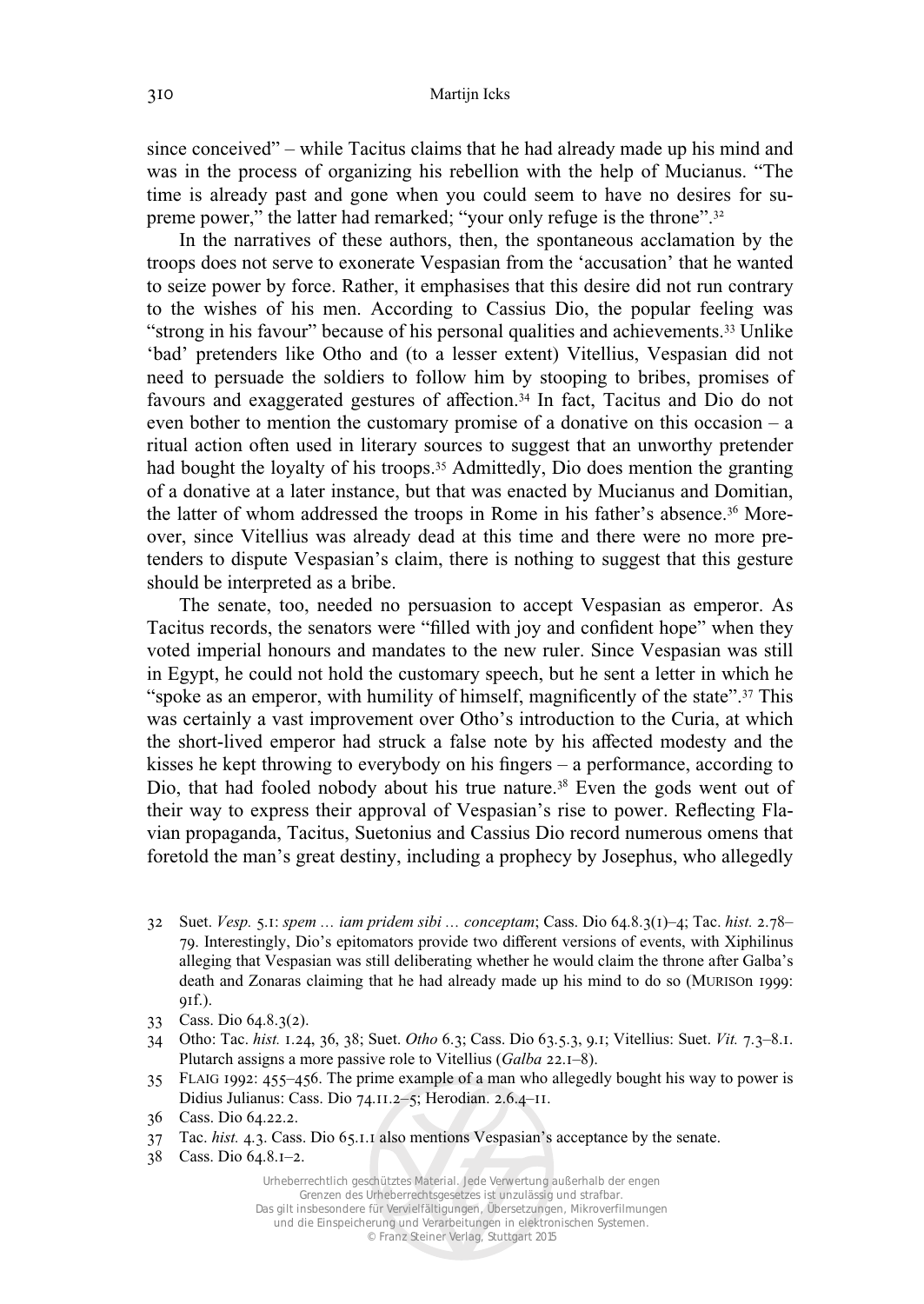predicted Vespasian's imperial future after he had been captured.39 Although Tacitus is sceptical about these omens, remarking that the emperor-to-be was not wholly free from "superstitious belief", Suetonius seems sincere when he jubilantly records that prestige and a "certain divinity" were "given" the new ruler when he cured a blind and a lame man. Cassius Dio leaves no doubt: "Vespasian, like some others, had been born for the throne".40

These three authors, then, emphasise that Vespasian gained the purple with widespread consent among soldiers, senators and gods. Although the pretender does not display the disinterest in power that was considered typical for 'good' emperors, as he did in the work of Josephus, his qualities still make him vastly superior to the incumbent, the gluttonous and slothful Vitellius, who brings nothing but ruin to the Empire. Vespasian's revolt is therefore to be cheered, rather than condemned. The first Flavian was that rare and fortunate case where personal ambition coincided with the suitability to rule.

#### SEPTIMIUS SEVERUS AND PESCENNIUS NIGER (AD 193)

In AD 193, the Roman Empire entered another period of civil war. After revolting praetorians had murdered the short-lived emperor Pertinax, the throne was occupied by Didius Julianus, who could barely control the guard and was unpopular with the senate and the people. Soon Pescennius Niger, the governor of Syria, rose against him, but he was beaten to Rome by a rival claimant, the general Septimius Severus.41 The investitures of these pretenders as emperors are not described by the age's foremost historian, Cassius Dio, who merely remarks that they "attempted to secure the control of affairs". However, their circumstances have been recorded by Dio's contemporary Herodian, as well as by the anonymous biographer of the *Historia Augusta*, who may have used Herodian as one of his sources.42 Both authors, but particularly Herodian, are more in favour of Niger than of Severus. This sentiment is reflected in the descriptions of the investitures of both men.

Herodian draws parallels between the imperial candidates by describing how they took the same steps to organise their bids for power. Niger and Severus both started by calling together their officers and persuading them to assist them in their undertaking. Then they courted the favour of the soldiers and the provincial population – in Niger's case by "constantly staging shows" for the Syrians and by

<sup>39</sup> Tac. *hist.* 2.78; Suet. *Vesp.* 5.1–7, 7.1; Cass. Dio 64.9.1, 65.1.1–4. Josephus's prophecy is also recorded by himself in Ios. *bell. Iud.* 3.8.9.

<sup>40</sup> Tac. *hist.* 2.79; Suet. *Vesp.* 7.2–3: *quasi maiestas … accessit*; Cass. Dio 65.2.1.

<sup>41</sup> ANTHONY BIRLEY provides a detailed factual account of the year AD 193: BIRLEY 1988: 89– 107.

<sup>42</sup> Cass. Dio 74.14.3. According to KOLB, Cassius Dio was the main source for Herodian's work, while both were used as sources by the *Historia Augusta* (KOLB 1972: 159–161). Timothy BARNES has objected to this view, arguing that Dio was just one among several of Herodian's sources and that the *Historia Augusta* drew upon an independent Latin source (BARNES 1978: 79–89).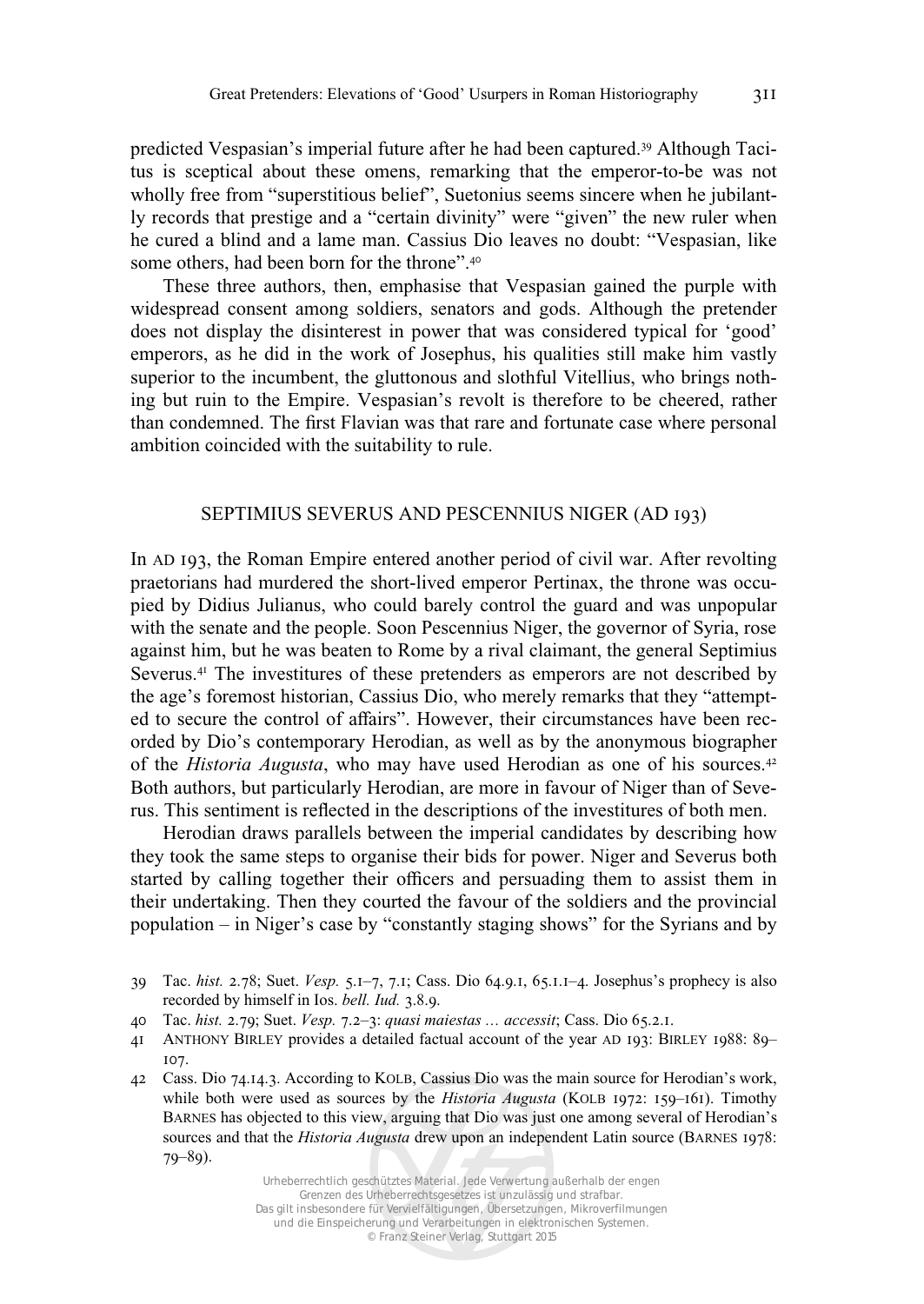"allowing them free license to celebrate the holidays and make merry"; in Severus's case by "lavish promises" made to neighbouring provinces and the rules of the northern nations, raising "the expectation of great rewards".43 Only after these preparations had been made did both pretenders stage the acclamations of the soldiers. They assembled all the troops in one location, mounted a platform and held the traditional *adlocutio*. Emperors who came to the throne in more stable circumstances – that is, emperors who had been appointed by their predecessors – held this speech *after* they had been acclaimed to give expression to the close and personal bond that now existed between themselves and the soldiers.<sup>44</sup> Severus and Niger, however, held their speeches to garner military support in the first place. Both succeeded and were enthusiastically hailed as *Augustus* by the troops. Niger was even invested with a purple mantle; the first recorded use of such an attribute during an imperial investiture ceremony.45

However, Herodian also draws attention to a significant difference between the elevations of Niger and Severus. As several authors attest, the former was prompted to rise against Didius Julianus by the populace of Rome, who gathered at the Circus Maximus and shouted that he should come to their rescue as soon as possible. Herodian adds that the people also called for Niger "in all the public assemblies …, cheering for [him] and offering him the Empire with loud shouts".46 In effect, this meant that one part of the investiture ritual – namely the acclamations by the *comitia* – had already been performed before the candidate in question had even announced his bid for power. Niger made much of this popular mandate in his *adlocutio* to the troops, remarking:

Never would I have come before you to discuss these matters if I were motivated solely by personal aims [εἰ ἐκ μόνης προαιρέσεως ἰδιωτικῆς], by unreasonable hopes, or by the desire to realize even greater achievements. But the Romans are calling me [ἀλλ᾽ ἐμὲ καλοῦσι ῾Ρωμαῖοι] and with unceasing cries beg me to extend to them the saviour's hand and not allow an empire so illustrious, one made famous by our ancestors from the earliest times, to be brought to disgraceful ruin.47

Septimius Severus did not enjoy the support of the Roman people. Herodian records that the future emperor dreamt that a stallion threw off Pertinax and then slipped underneath him, taking him up on its back and raising him aloft, so that all could see and cheer him. Significantly, this occurred in the middle of the Forum Romanum, "where, in the old days of the Republic, the popular assemblies had been held". With this explicit reference to the *comitia*, the dream seems like a

- 43 Pescennius Niger: Herodian. 2.7.7–10; Septimius Severus: Herodian. 2.9.7–12. All quoted translations of Herodian are taken from the translation of E. C. ECHOLS.
- 44 SOMMER 2005: 339–341.
- 45 Herodian. 2.10.1–9. Nevertheless, ANDREAS ALFÖLDI has argued that the practice went back even further: ALFÖLDI 1970: 167–169, 263–268.
- 46 Cass. Dio 74.13.5; Herodian. 2.7.3, 5; *HA Pesc. Nig.* 3.1.
- 47 Herodian. 2.8.2. Amusingly, Niger professes a very different argument for his usurpation in Dio's history. When someone asked the pretender what gave him the right to name himself emperor, he pointed to his sword and said "This"  $(75.7.2)$ <sup>a</sup>). Perhaps it was the more honest answer.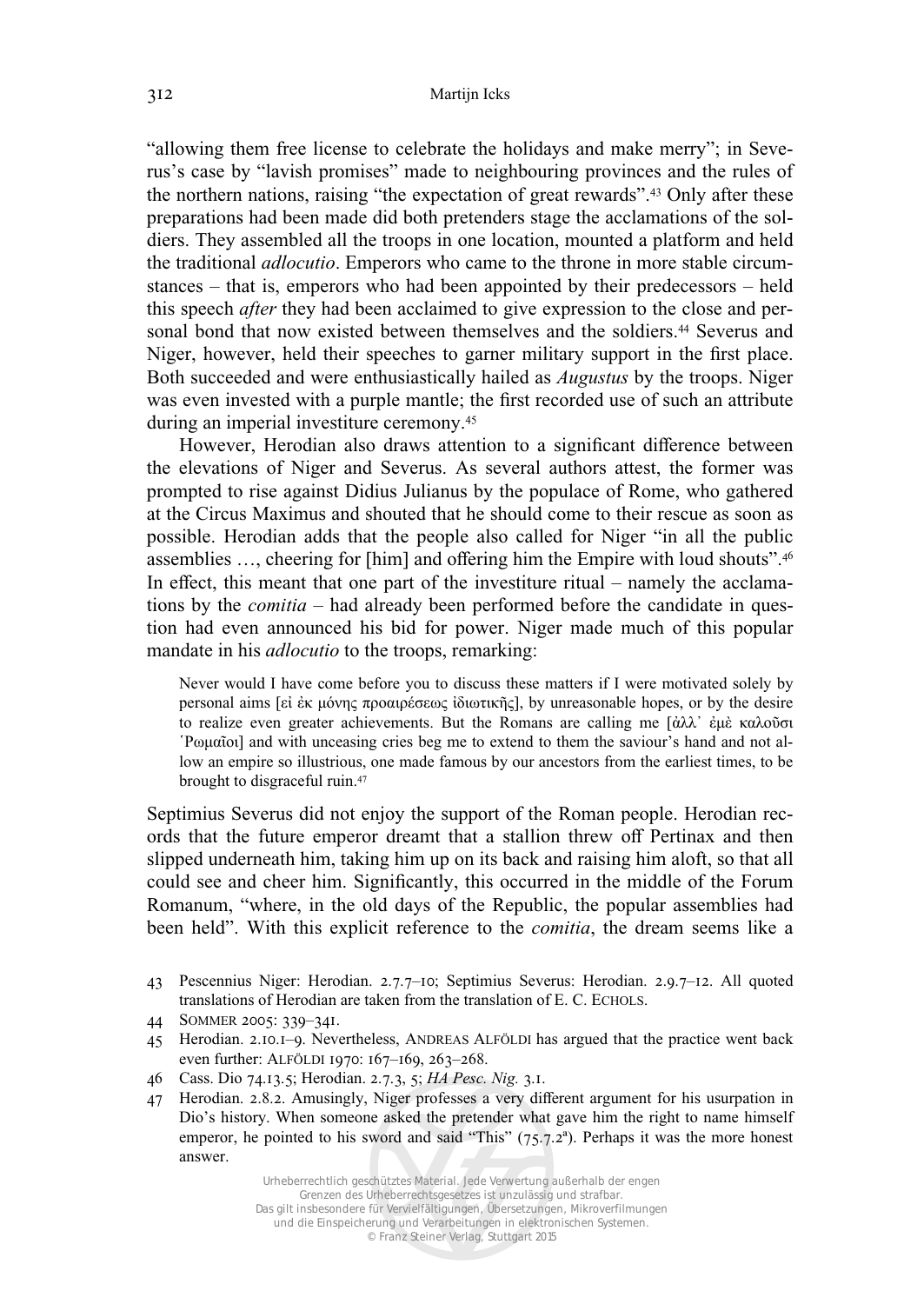clear sign of popular consent to Severus's rise to power. Undoubtedly, it functioned as such in Severan propaganda, but Herodian undermines its significance in his narrative, claiming that the Roman people actually feared Severus's approaching army and only pretended to support his cause, and that his entrance in the city – accompanied by armed troops – "brought fear and panic to the Romans".48

In his *adlocutio* to the soldiers, Severus, like Niger, stated that "I must not allow the Roman Empire to lie helpless" now that it had fallen into the hands of Didius Julianus. Unlike Niger, he did not claim that the Roman people had called upon him, but used a different argument: he wanted to march on Rome to avenge the murder of Pertinax. Indeed, he had even assumed Pertinax' name next to his own. Although many of his supporters were persuaded by this professed motive, Herodian is quick to reveal it as nothing more than a convenient excuse, uttered by a man who "lied whenever it was advantageous to him" and whose "tongue said many things which his heart did not mean".49 Another argument Severus allegedly used in his speech echoes the sentiment expressed by Vespasian's troops, namely that his soldiers were much more courageous and hardened by battle and labour than "those luxury-loving sots" who guarded Julianus in Rome or the Syrian troops of Niger, who were "suited only to games and childish banter". Many provinces and cities did not consider either candidate worthy of the throne, Severus argued, but if they would hear that the well-respected Illyrian army had chosen an emperor of its own, they were likely to abandon their feigned support of Niger and favour Severus's cause.50

In the *Historia Augusta*, the ruthless ambition of the future emperor is not so clear-cut. According to the biographer, Severus was hailed as emperor "at the behest of many, but actually against his own will". Yet this image of the reluctant pretender appears to be immediately contradicted by the statement that Severus paid his legionaries a donative of one thousand sesterces – allegedly "a sum which no prince had ever given before" (although Pertinax and Julianus had actually paid the praetorians a lot more).<sup>51</sup> The mention of a donative in literary sources can often be read as an implication that a candidate for the purple had to bribe the troops to support him, but in those cases, the promise of money precedes the acclamation. Here, the mention of a high donative may rather serve to indicate that Severus was not at all sure that his troops would *stay* loyal to him.

Both Herodian and the *Historia Augusta* record that Severus introduced himself to the senate after he had defeated Julianus. According to Herodian, the victorious emperor once again claimed that he had revolted to avenge the murder of Pertinax. Although his mild tone and ample promises for the future allegedly managed to convince many in the audience, some of the older senators were not

<sup>48</sup> Herodian. 2.9.6, 12.2, 14.1.

<sup>49</sup> Herodian. 2.9.7–11 (Severus garnering first support in his quarters), 13 (his treacherous nature), 10.1–4 (assumption of Pertinax' name and address to the troops).

<sup>50</sup> Herodian. 2.10.5–8.

<sup>51</sup> *HA Sept. Sev.* 5.1–2. For the heights of donatives granted by emperors at their accession during the principate, see BASTIEN 1988: 11–16.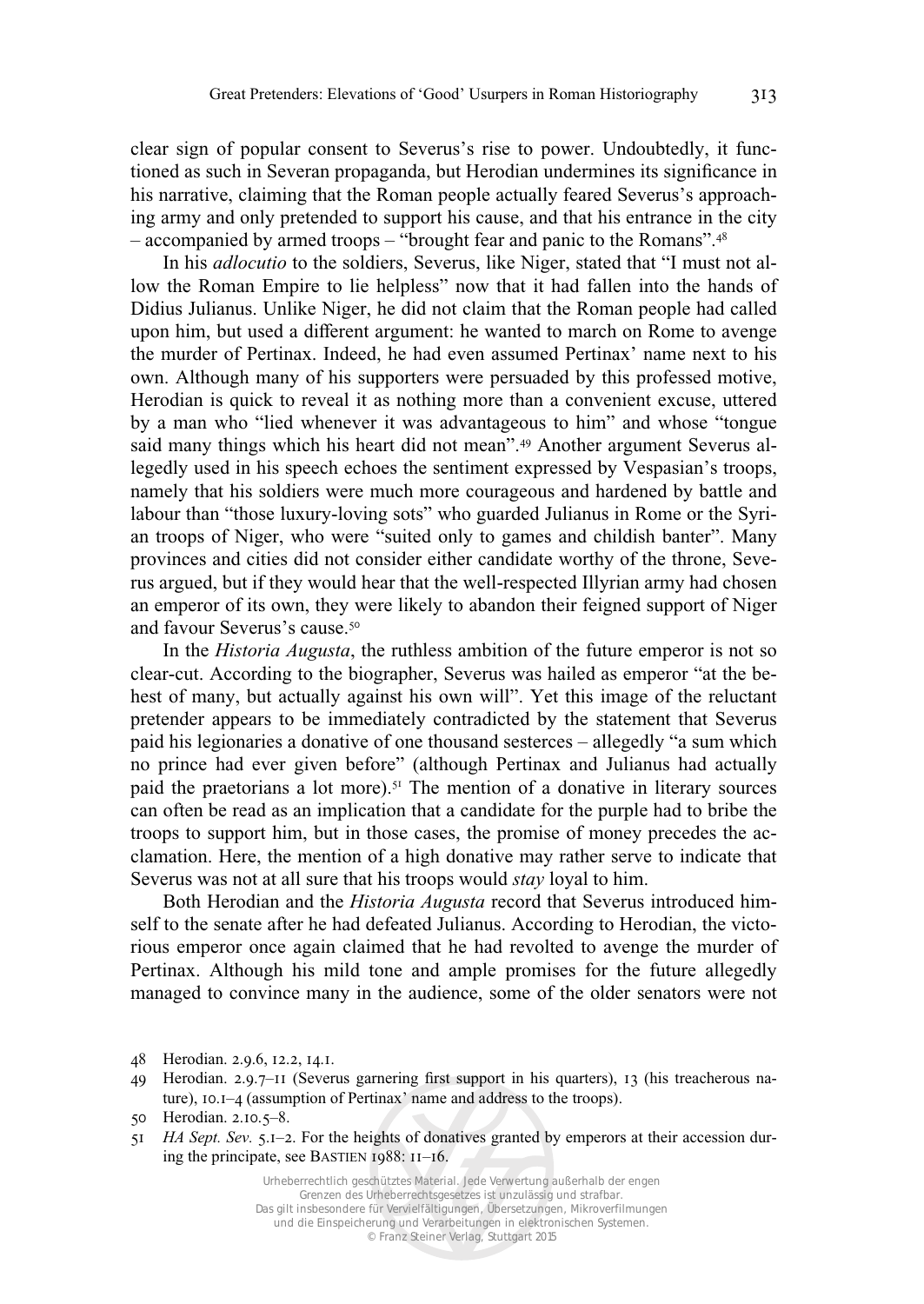deceived and rightfully suspected that Severus would only act in his own interest.52 In the *Vita Severi*, the emperor appeared in the Curia in the company of armed soldiers and armed friends – hardly the behaviour of a proper *princeps*. Here, clearly, was a man who intended to rule through the soldiers, rather than with the senators. However, while the meeting was still ongoing, the troops suddenly mutinied, demanding ten thousand sesterces each from the senate. Severus could not get the uprising under control until he promised his men an additional donative.53

Severus's investiture with imperial power, then, was certainly not represented as an exemplary case. In Herodian's view, he abused the traditional speeches to the soldiers and the senate which were expected of a new ruler. Instead of constituting close bonds of affection and trust with these important groups, he misled them and treated them as nothing more than instruments to reach his selfish goals. Writing with the benefit of hindsight, the historian claims that Severus's egoistic and deceitful nature was revealed through the things he "actually did" as emperor.54 It is obvious that Herodian's disappointment with the emperor's rule – and probably with the Severan dynasty as a whole – has highly coloured his account of the man's investiture. The author of the *Historia Augusta* reflects a milder historiographical tradition, presenting Severus less as a power-hungry tyrant and more as a reluctant pretender who has great difficulty in controlling his troops. On the other hand, he also describes the emperor as "more worthy of hatred from the senators, the soldiers, the provincials and the city-mob" than Didius Julianus and Pescennius Niger.<sup>55</sup>

Since Niger was Severus's main opponent in the battle for the supreme power, he could be constructed as the better alternative and be favourably contrasted with his rival – up to a point, anyway. Whereas Herodian presents Severus as a treacherous, power-hungry man who will do anything to seize the throne and only inspires fear in the Roman people, Niger is the favourite of the plebs and has their mandate to overthrow Julianus. He is reported to be "a fair and capable man" who models his life after that of Pertinax; the *Historia Augusta* praises his excellence in many professions and calls him "a man to be noted both at home and abroad".<sup>56</sup> However, as a pretender he had one fatal flaw. Having acquired the support of the Roman populace, his troops and the inhabitants of the East with great ease, Herodian records, Niger "believed that control of imperial affairs was firmly fixed in his hands" and acted accordingly. Instead of coming to the aid of Rome as swiftly as he could, the self-proclaimed saviour of the people preferred "spending his time in luxurious living" and "devoting himself to shows and spectacles". The *Historia Augusta* does not thematise Niger's sloth, but – perhaps echoing Herodian's version of events – wrongfully places his acclamation as emperor *after*Julianus

56 Herodian. 2.7.5; *HA Pesc. Nig.* 6.10.

<sup>52</sup> Herodian. 2.14.3–4.

<sup>53</sup> *HA Sept. Sev.* 7.4–7. The episode is also mentioned in Cass. Dio 46.46.6–7.

<sup>54</sup> Herodian. 2.14.4.

<sup>55</sup> *HA Pesc. Nig.* 3.2.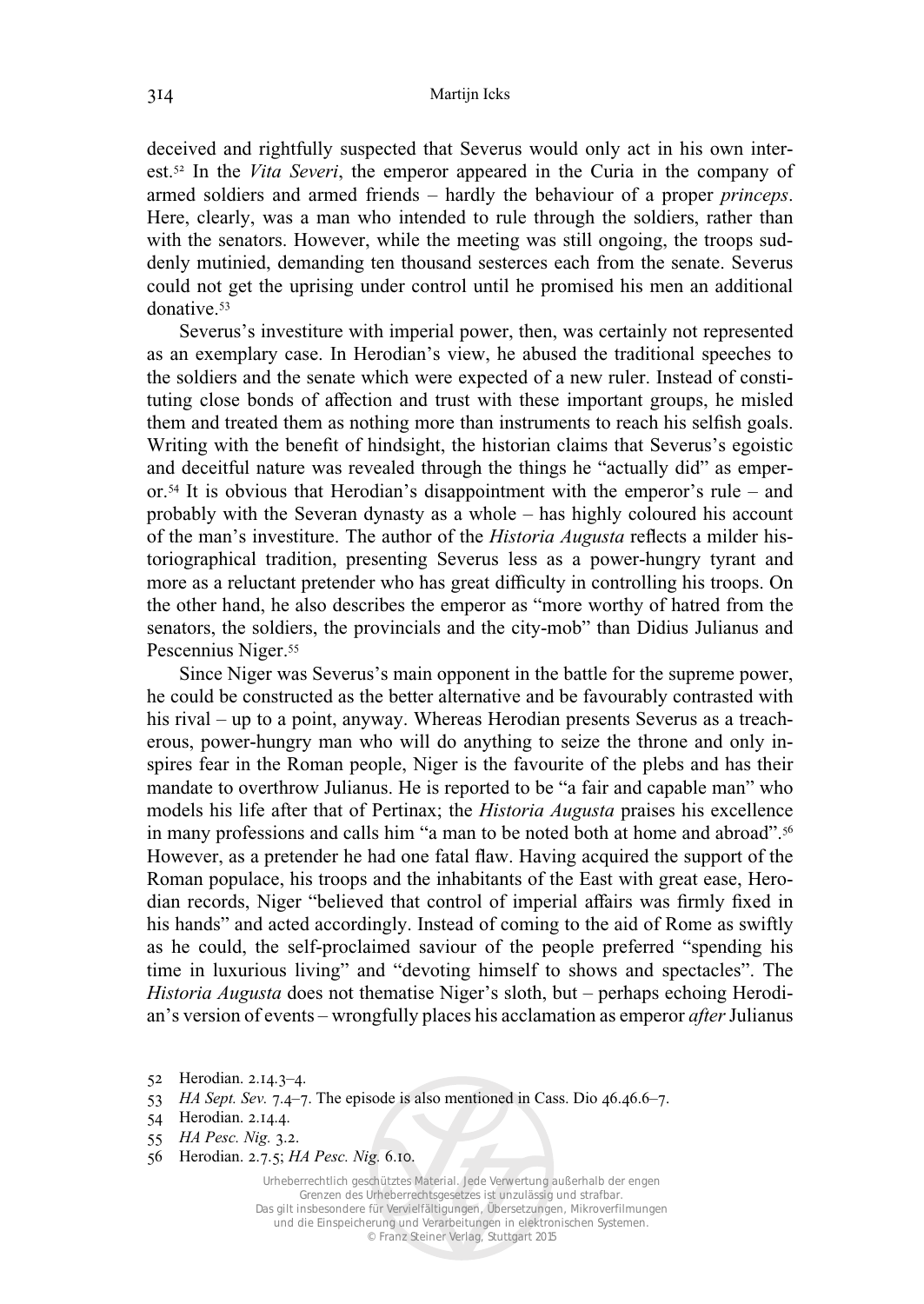had been executed and Severus had seized the throne – hence after the moment of opportunity had passed.57

Despite a very promising start – as evidenced by Herodian's favourable representation of his investiture – Pescennius Niger ultimately failed to win the throne. The historian's account could thus be read as a lesson in *Realpolitik*. Being proclaimed emperor was not the same as becoming it; nor did superior character and popular consent suffice to trump the ambitions of an unscrupulous rival.

#### JULIAN THE APOSTATE (AD 360)

Julian's rise to the rank of *Augustus* is a well-attested and complex case, described in some detail by several authors, including (among others) Ammianus Marcellinus, Libanius and, last but not least, Julian himself – the only first-person-record of an imperial investiture which has survived from antiquity.58 For over four years, Julian had acted as *Caesar* under his uncle Constantius II, campaigning against the Germans to secure the western half of the Empire. When Constantius ordered more than half of his junior colleague's Gallic troops to the East for his Persian campaign in AD 360, the latter failed to comply and claimed the title of *Augustus* for himself. The senior emperor was not pleased and refused to accept the promotion. According to Joachim Szidat, it was only at this point that the elevation formally became a usurpation, but Frank Kolb has rightfully objected that Julian had no right to call himself *Augustus* in the first place and was hence a usurper from the moment that he did so.59 Civil war was only avoided because Constantius fell mortally ill and, having no sons to succeed him, finally acknowledged Julian's claim on his deathbed.<sup>60</sup>

According to Ammianus, the initiative to elevate Julian to the rank of *Augustus* came from the soldiers. Surrounding the palace, they greeted him as emperor and shouted that he should show himself to them. Julian failed to comply. At daybreak, he was forced to come out, after which the soldiers "redoubled their shouts and with determined unanimity hailed him as *Augustus*". The *Caesar*, however, "with unyielding resolution, opposed them one and all, now showing evident displeasure, again begging and entreating them with outstretched hands that after many happy victories nothing unseemly should be done". This did not impress the soldiers, who insisted and mingled their outcries with abuse and insults. Ultimately, Julian had no choice but to consent.<sup>61</sup> This is a classic case of the reluctant can-

<sup>57</sup> Herodian. 2.8.7–9; *HA Pesc. Nig.* 2.1. Herodian levels the same accusation against Macrinus, who "loitered at Antioch, cultivating his beard", rather than returning to Rome (5.2.3).

<sup>58</sup> Although a contemporary, Ammianus was not present at Julian's elevation. He appears to have used many sources for his account of events during his lifetime, including the works of Eutropius, Libanius and Julian himself: KELLY 2008: 222–255.

<sup>59</sup> SZIDAT 1997: 65–68; KOLB 2001: 211.

<sup>60</sup> Detailed factual accounts of these events are provided by MATTHEWS 1989: 93–105 and ROSEN 2006: 178–225.

<sup>61</sup> Amm. Marc. 20.4.14–17.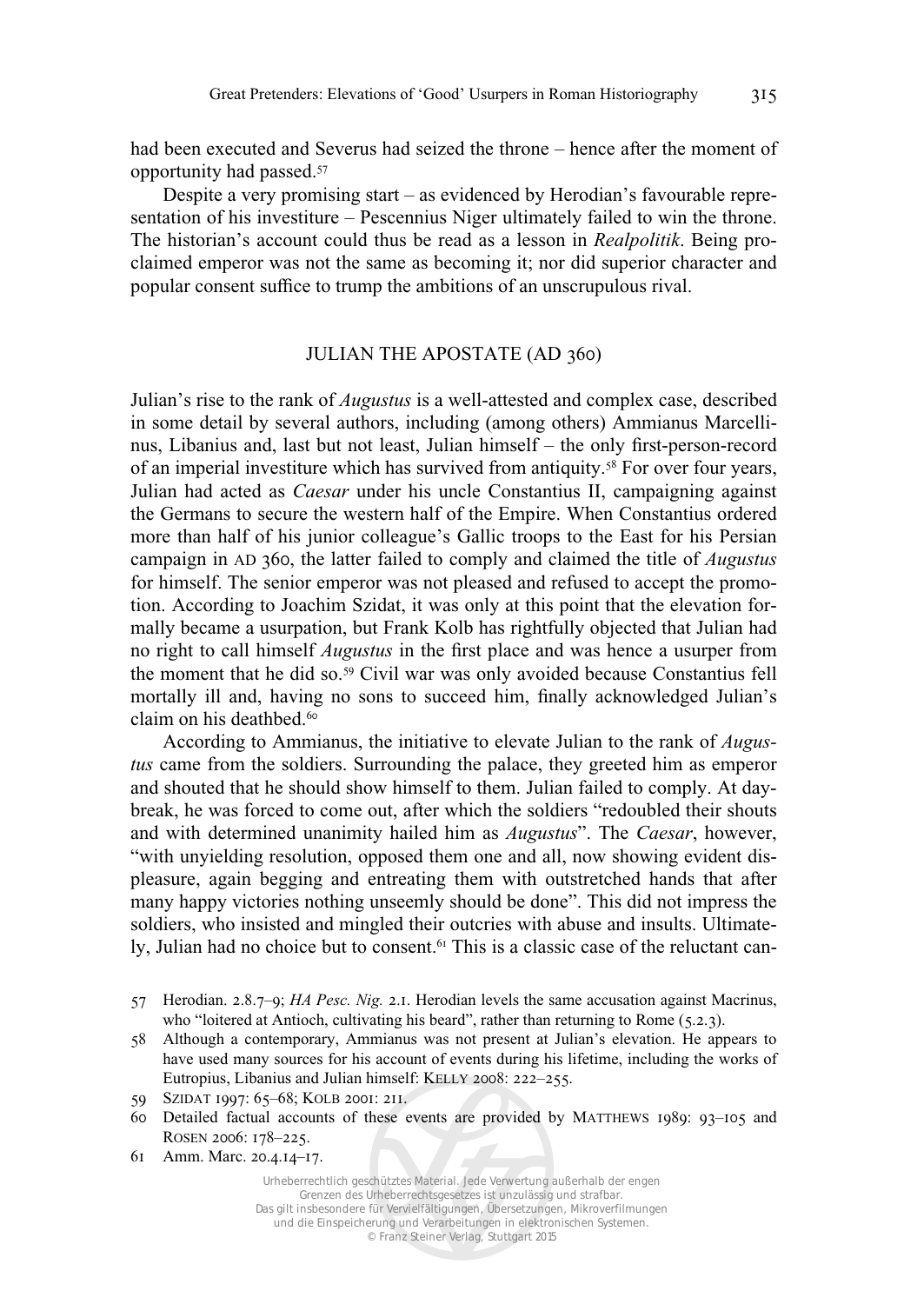didate who utters a sincere *recusatio imperii*, but is forced to give in despite himself. In his letter to the senate and people of Athens, Julian swore by the gods that he had been completely unaware of what the soldiers were planning and stressed that "I did not yield without reluctance, but resisted as long as I could". Libanius belaboured the point in his funerary oration for the emperor, describing how the soldiers broke open the doors of the palace and dragged the unwilling *Caesar* out, all the while brandishing their swords.<sup>62</sup> Even the Byzantine chronicler Zonaras, who described Julian as "conceited and haughty" and claimed he had incited the army himself, admitted that he yielded "perhaps actually against his will".<sup>63</sup>

During the next stage, the investiture threatened to turn into a farce. Ammianus describes how Julian was raised on a shield – a Germanic custom that had not been part of the investiture ritual up to that time – and hailed once more as *Augustus*. 64 The soldiers asked Julian for a diadem so that they could crown him. When he declared he had never had one, they tried to find a substitute, first suggesting one of his wife's ornaments and later a horse's trapping. Julian refused both options as shameful and was ultimately crowned with the neck-chain of one of his standard-bearers. 65 Considering that Ammianus usually writes from a pro-Julianic point of view, it is remarkable that he gives such a detailed account of this embarrassing episode. A failure to use the proper attributes – first and foremost the purple mantle – was repeatedly mentioned in fourth-century accounts of imperial investitures, usually to signal that a pretender was not a proper emperor and only made a fool of himself. The usurper Procopius, for instance, was mocked by Ammianus because he was dressed like a court attendant or a page in the service of the palace during his investiture.<sup>66</sup> Julian himself had ridiculed the "women's garb" that the pretender Silvanus had donned when he aspired to the throne. In his account of his own elevation, the emperor downplayed the trouble with the diadem as much as possible, merely remarking that "somewhere about the third hour some soldier or other gave me the collar and I put it on my head".<sup>67</sup>

In Kolb's view, Ammianus focused on the irregularities of the investiture to emphasise that Julian's elevation to the rank of *Augustus* lacked legitimacy. As he points out, several elements of a proper investiture – *i.e.* an address to an orderly meeting of the troops, followed by acclamations – were allegedly performed at a later time. Kolb argues that their inclusion in the narrative is a definite clue that Ammianus considered the initial proclamation to have been illegal. In addition, he maintains that the ancient historian implicitly questioned Julian's sincerity in refusing the title of *Augustus*, since the *Res gestae* records that the newly acclaimed emperor was quick to dress himself in splendid imperial garb, apparently overcoming his earlier reluctance with great ease.<sup>68</sup> However, considering Am-

- 63 Zon. 13.10: τάχα καὶ ἄκων (transl. Th. M. BANCHICH / E. N. LANE).
- 64 The origins of this practice have been discussed extensively in TEITLER 2002.
- 65 Amm. Marc. 20.4.17–18. See also Sokr. 3.1; Zon. 13.10.
- 66 Amm. Marc. 26.6.15.
- 67 Iul. *or.* 2.98C–99A; *epist. ad Ath.* 284D.
- 68 KOLB 2001: 214; Amm. Marc. 20.5.1–8 (address and acclamations), 4.22 (imperial garb).

<sup>62</sup> Iul. *epist. ad Ath.* 284B–D; Lib. *or.* 18.98.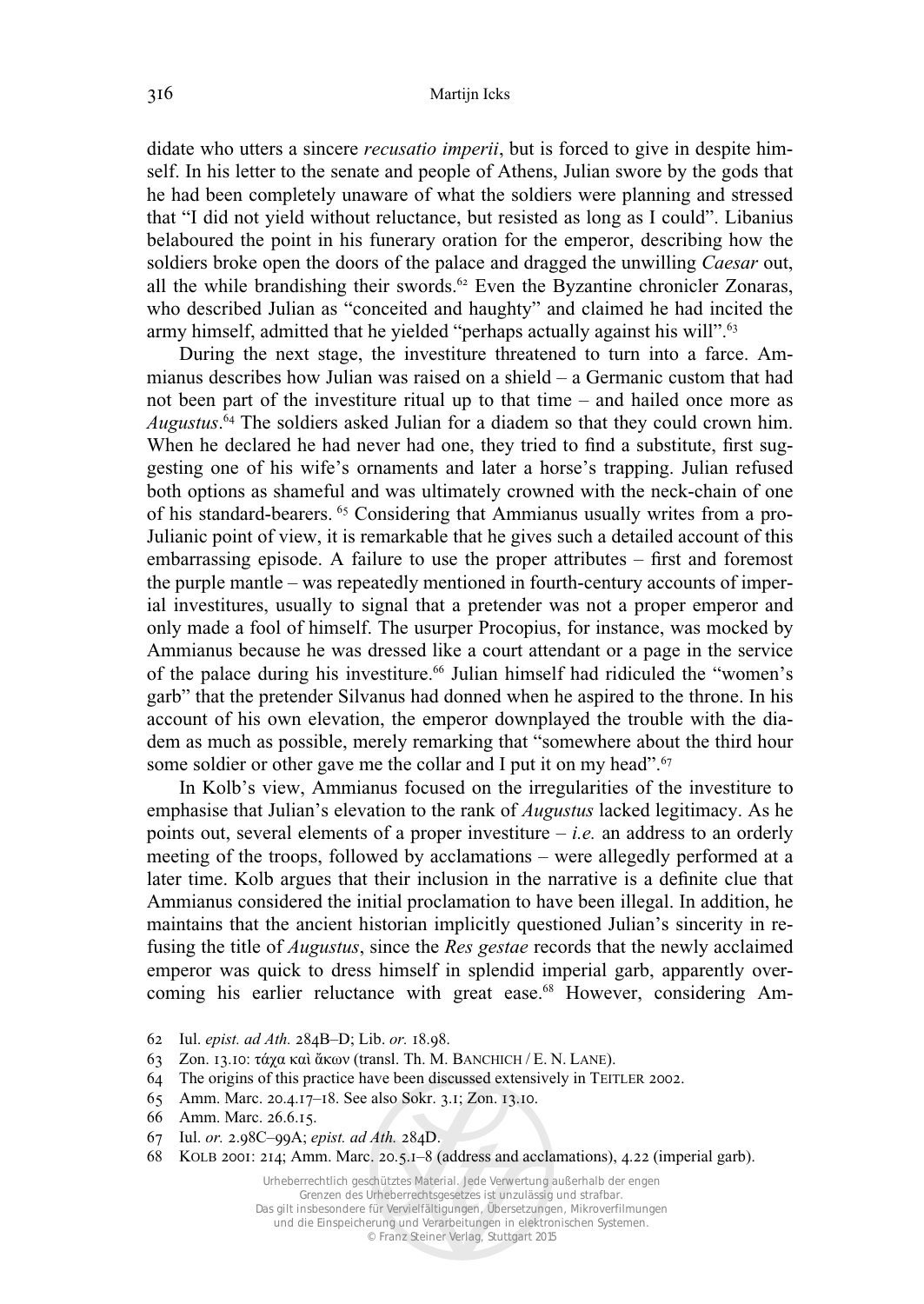mianus's consistent and emphatic portrayal of Julian as the blameless victim of circumstances during his investiture, this argument is not convincing.<sup>69</sup> Rather, the historian's description of the belated *adlocutio* and the remark that Julian soon started wearing imperial garb should be taken as indications that the former *Caesar* had come to accept a position that he had never actively sought and was now acting like a legitimate emperor. Moreover, we should note that Ammianus never openly mocks or criticises Julian in his description of the latter's highly irregular investiture – a fact that becomes immediately obvious when we compare the episode to his mercilessly farcical account of Procopius's equally chaotic elevation. Ridicule, then, appears not to have been the author's aim in this case.

Possibly, the problems with the diadem were meant to foreshadow that Julian's reign would be cut off prematurely when he died fighting the Persians in AD 363.70 Moreover, by giving a detailed description of the various objects with which the soldiers wanted to crown Julian, Ammianus emphasises the spontaneous and chaotic nature of the event. If Julian had planned his elevation in advance, we can infer, he surely would have arranged things better, avoiding the embarrassing business with the substitute diadems. The unprecedented fact that the newly hailed *Augustus* was raised on a shield also indicates that he was not in control of events, but was subjected to the whims of the soldiers.

Although this narrative absolves Julian from actively plotting his own promotion, it does not render the promotion itself unproblematic. After all, the newly appointed emperor did not rise in revolt against a rival, but compromised the position of Constantius II, the man who had named him *Caesar* in the first place. Ammianus solved this problem by recording that Julian had had a vision on the night before he was acclaimed *Augustus*. Allegedly, the guardian spirit of the state spoke to him, saying that he had long desired to increase Julian's rank. The story was not invented by Ammianus: Julian himself had told a similar tale, claiming that he had prayed to Zeus for a sign when the soldiers attempted to elevate him, whereupon the deity had responded that he should not oppose the will of the army.<sup>71</sup> Libanius agreed, remarking: "What really happened? A God inspired the soldiers who were planning nothing in particular, but their voices uttered the thought, and this came from God". The notion that the gods spoke through the voices of the acclaiming soldiers was prevalent in the fourth century and can also be found in Ammianus's account, who makes a point of noting that Julian was acclaimed

- 69 This motive has also been remarked upon by the Dutch commentators of Ammianus's work: DEN BOEFT/DEN HENGST/TEITLER 1987: 87.
- 70 Irregularities during the investitures of Jovian (25.5.1–7) and Procopius (26.6.11–18) also foreshadowed their untimely demise in Ammianus's account; see also ICKS 2012. According to Zonaras (13.10), Julian himself considered a diadem fashioned from women's jewelry an "unpropitious omen".
- 71 Amm. Marc. 20.5.10; Iul. *epist. ad Ath.* 284C. As the Dutch commentators have remarked, the divine incentive constitutes a prominent justification for Julian's usurpation in the emperor's letter to the Athenians, whereas Ammianus mostly relies on the course of events to absolve Julian from blame (DEN BOEFT/DEN HENGST/TEITLER 1987: 87).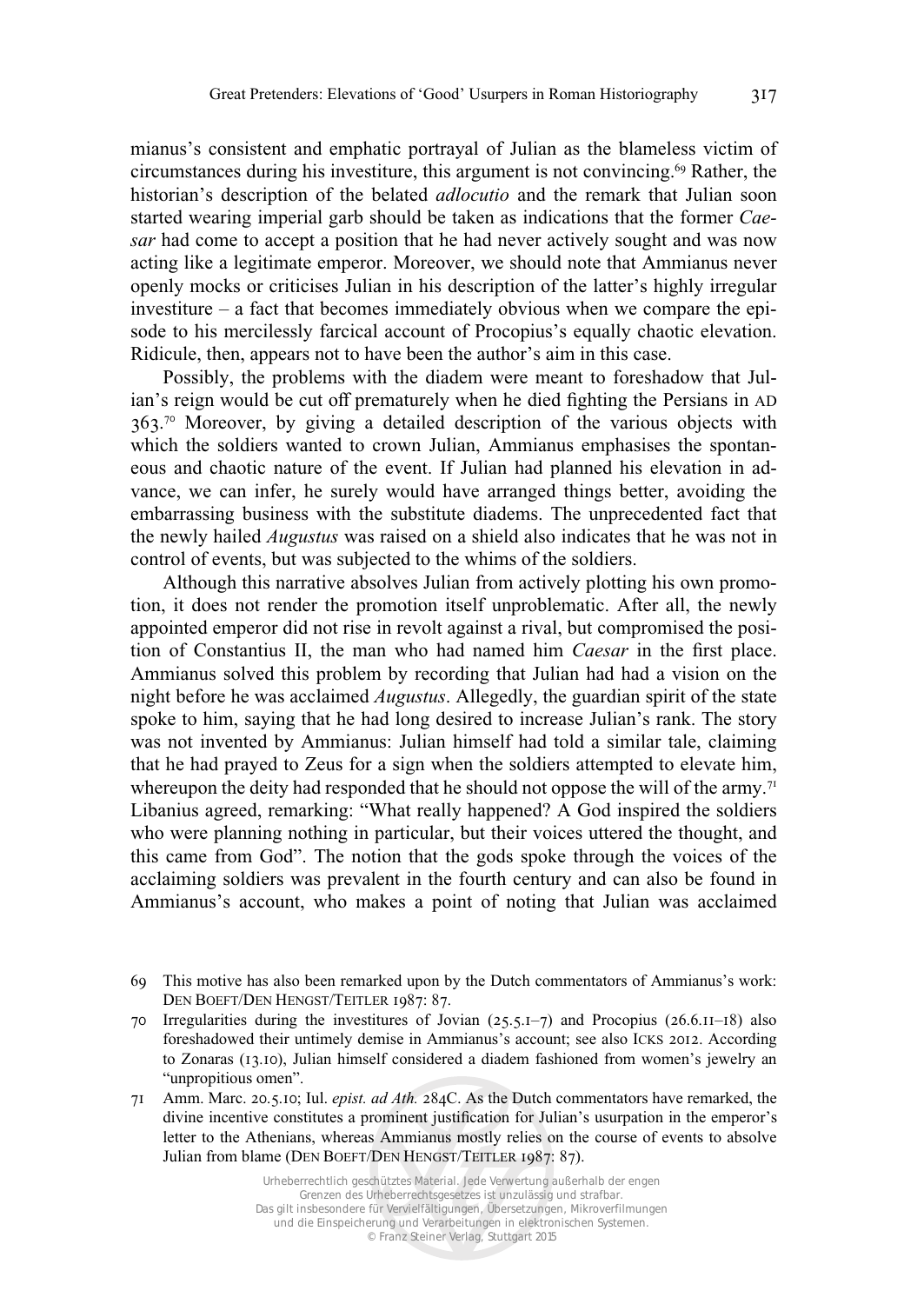unanimously – a sure sign of divine favour.<sup>72</sup> Ultimately, it did not matter that the investiture was irregular and in defiance of Constantius's wishes, because the new emperor had the blessing of the gods.

#### **CONCLUSION**

In the works of ancient authors, accounts of the investitures of pretenders always constituted an implicit or explicit verdict on the candidate in question. If the account was written when a successful pretender or his descendants were still in power, or if it was based on sources dating from the pretender's reign, the presented version of events was likely to reflect (to a greater or lesser extent) imperial propaganda. Therefore, 'good' pretenders were usually successful pretenders, although the case of Septimius Severus and Pescennius Niger shows that, to an extent, the opposite could also be true. Authors writing when a dynasty was no longer in power were free to voice dissenting opinions. The way in which they shaped their narratives of imperial investitures allowed them to express approval or disapproval with regard to former rulers and failed pretenders, and hence to formulate standards for what they considered to be proper behaviour for a Roman emperor.

As the sources make abundantly clear, Greco-Roman historians and biographers took great effort to distinguish 'good' pretenders from selfish rebels who were only interested in power for its own sake. Two ritual elements seem to be of key importance in this respect. The first is the acclamation by the soldiers. Whereas 'bad' pretenders often had to resort to bribes and promises to win the necessary support, the 'good' pretenders discussed in this article were allegedly all acclaimed spontaneously, even if they were already plotting to seize the throne. The one exception is Pescennius Niger (whose status as a 'good' pretender in the sources is somewhat ambiguous, anyway), who had to persuade the soldiers to hail him as emperor, yet he already possessed another mandate in the repeated outcries of the Roman populace to defeat Didius Julianus and rule in his stead. In all cases, then, the accounts make it clear that the 'good' pretender's bid for power was in concordance with the wishes of large and significant groups within Roman society. In Late Antiquity, moreover, a spontaneous and unanimous acclamation also signified divine approval.

The second element is, unsurprisingly, the *recusatio imperii*. Since this ritual act had the express purpose of signalling a candidate's reluctance to rule, we might expect that it would be attested for all 'good' pretenders. This is not the case because personal ambition was not necessarily considered a bad thing, as long as the candidate in question also had the state's best interest at heart. Moreover, if someone was widely called upon to rescue the Roman people from the tyranny of a 'bad' emperor, as Vespasian and Pescennius Niger were, refusing to

<sup>72</sup> Lib. *or.* 12.59: θεὸς ἐξώρμησεν ἐκείνους; Amm. Marc. 20.4.14. For the notion that the acclaiming soldiers spoke with the voice of God or the gods, see HEIM 1990.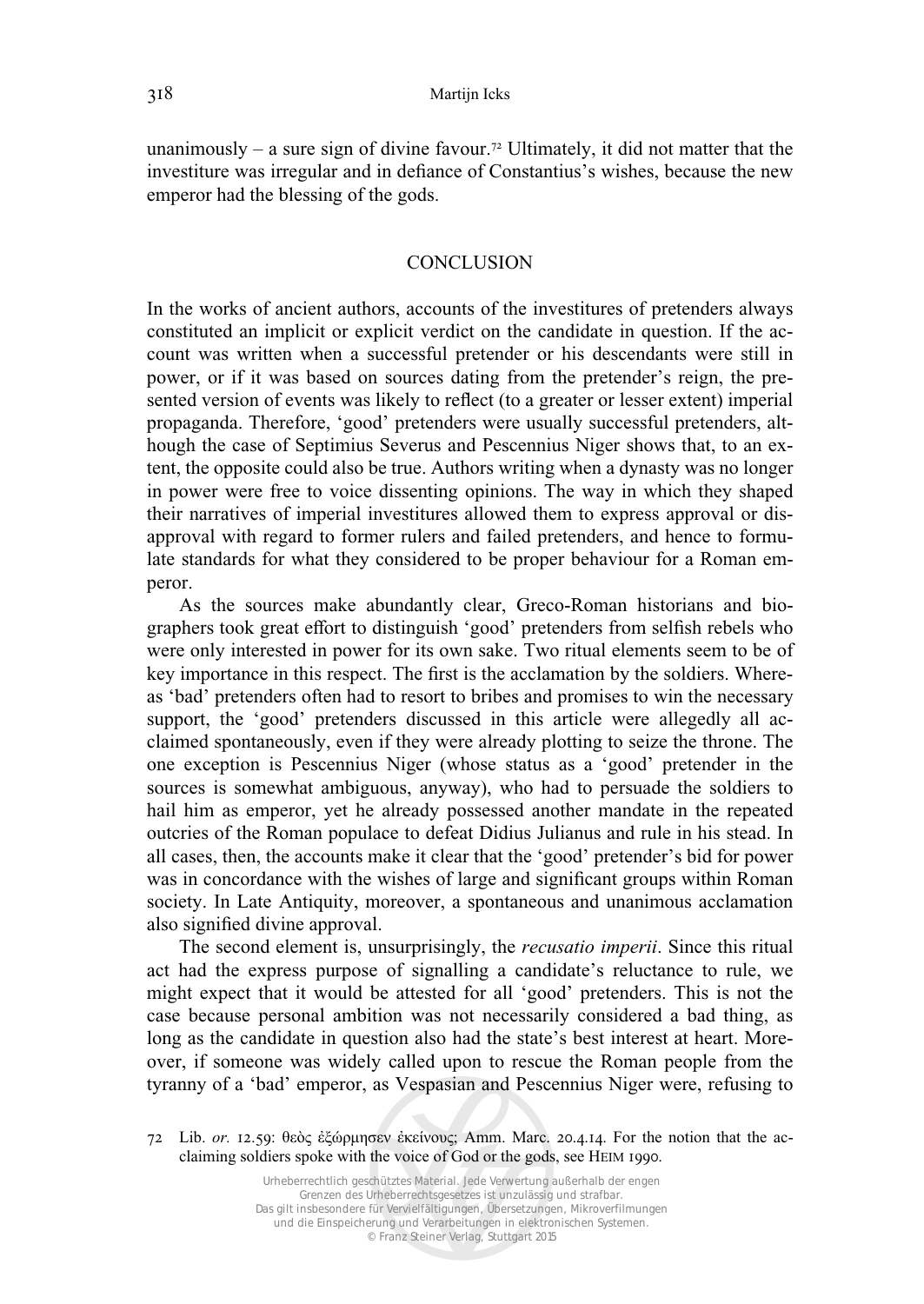do so could be interpreted as shamefully avoiding one's responsibilities. Julian, in contrast, had to put great stress on his *recusatio* because he did not set out to free the Empire from a tyrant, but saw himself at odds with his own *auctor imperii*, which made it problematical to claim that he came to the people's rescue.

Both in literature and in practice, acclamations and refusals of the purple served to transfer the responsibility for a candidate's rise to power from himself to those who supported him, signalling the consent of men and, by implication, the gods as well. Through accounts of favourable omens and prophecies (recorded for all successful pretenders discussed in this article), the approval of the latter could be made explicit. If all the relevant groups gave their consent freely and unconditionally – that is, if they were not bribed, intimidated or deceived – the candidate in question could be interpreted as a 'good' pretender who rendered his own wishes subservient to the interests of the *res publica*. Only under those conditions was it justified to engage in civil war and seize the throne by force.

Significantly, the legal foundation of the powers claimed by emperors and usurpers – what we might term their formal legitimacy – does not appear to have been of great concern to our sources. Authors from the principate did not favour one claimant to the throne over another merely because he happened to possess the *imperium proconsulare*, the *tribuniciae potestas*, and all the other titles and mandates that formally granted a man imperial power. Evidently, they saw no point in attributing moral value to honours and titles that could be seized by any tyrant. In Late Antiquity, the proper performance of the investiture ritual, with the use of the proper attributes, *did* play a prominent role in the evaluation of imperial candidates, but it was not the only factor of importance. As we have seen, Ammianus did not condemn Julian for his (passive) participation in a highly irregular investiture ceremony, but presented him as a worthy candidate because he had been put forward by others, rather than claiming the purple himself, and because he enjoyed the blessing of the gods. These were the same arguments that earlier authors had already formulated in favour of Vespasian's usurpation. Imperial legitimacy, in short, was and remained a fluid concept – and therefore a very useful literary tool for the creation of great pretenders.

#### BIBLIOGRAPHY

ALFÖLDI, A., 1970. *Die monarchische Repräsentation im römischen Kaiserreiche*, Darmstadt.

- AVERY, W. T., 1940. The 'adoratio purpurae' and the importance of the imperial purple in the fourth century of the Christian era. *MAAR* 17, 66–80.
- BARNES, T., 1978. *The Sources of the Historia Augusta*, Brussels.
- BASTIEN, P., 1988. *Monnaie et donative au Bas-Empire*, Wetteren.
- BÉRANGER, J., 1953. *Recherches sur l'aspect idéologique du principat*, Basel.
- BIRLEY, A., 2 1988. *The African Emperor: Septimius Severus*, London.
- BOEFT, J. DEN HENGST, D. DEN TEITLER, H. C. (eds.), 1987. *Philological and Historical Commentary on Ammianus Marcellinus; vol. XX*, Groningen.
- FLAIG, E., 1992. Den Kaiser herausfordern. Die Usurpation im Römischen Reich, Frankfurt am Main.